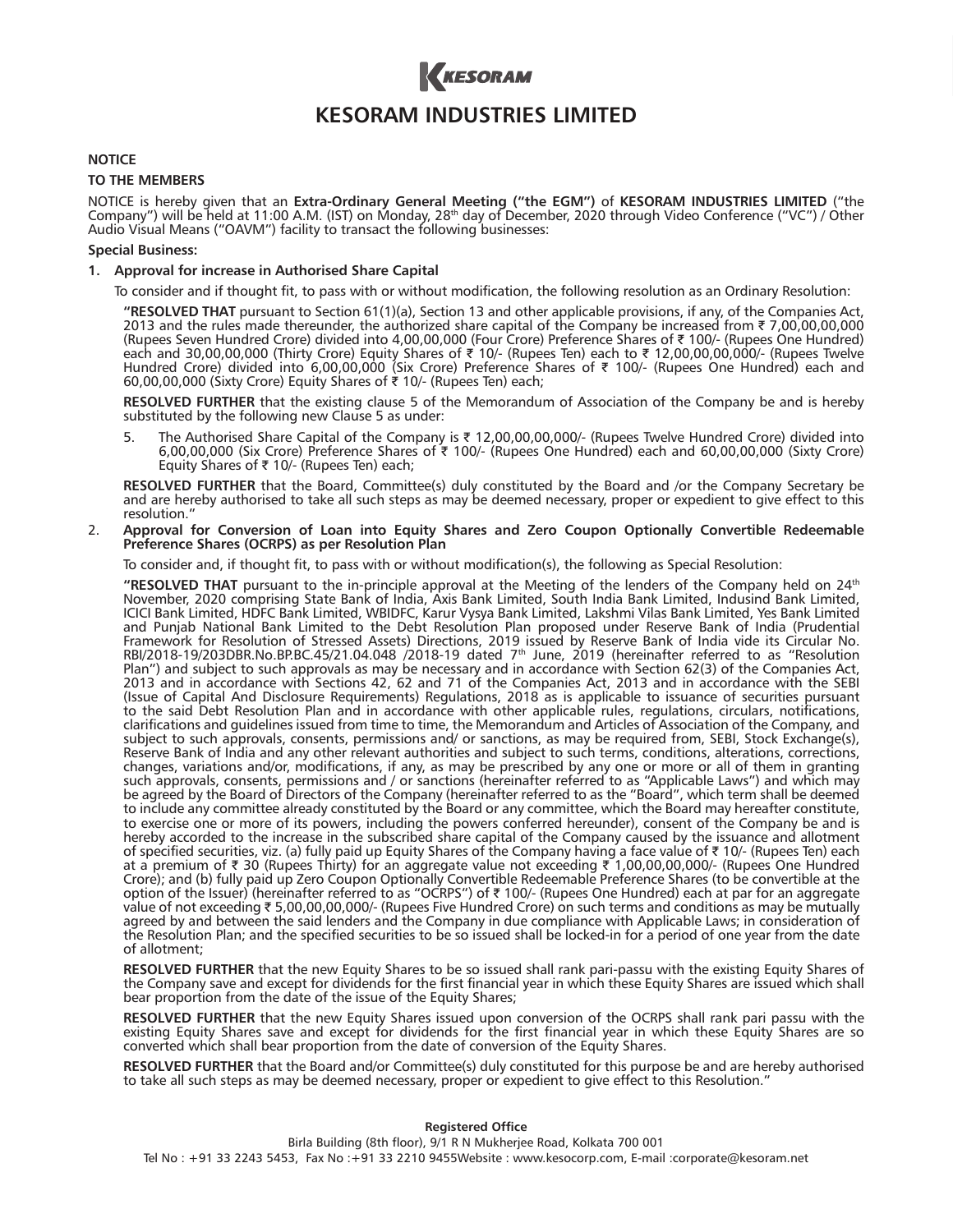

## 3. **Approval for issuance of Optionally Convertible Debentures (OCDs) through Private Placement.**

To consider and, if thought fit, to pass with or without modification(s), the following as Special Resolution:

 **"RESOLVED THAT** approval of the Company be and is hereby accorded under Section 42, 62 and 71 of the Act and other applicable provisions of the Act to create, offer, issue and allot upto 7,000 (Seven Thousand) number of Optionally Convertible Debentures (hereinafter referred to as the "OCDs"), having face value of ₹ 10,00,000(Rupees Ten Lakh) and issued at par, for an aggregate issue size not exceeding ₹ 700,00,00,000 (Rupees Seven Hundred Crore) in one or more tranches to the New Investors specified hereinafter on a private placement basis, in accordance with the Companies Act, 2013, applicable rules made thereunder and applicable rules, regulations and guidelines issued by the SEBI, in such manner and on such terms and conditions including security, rate of interest etc. as set out in the term sheet (details of which are set out in the explanatory statement provided to the shareholders) or is otherwise approved by the Board (or a Committee appointed by the Board or authorized officials appointed by the Board);

Provided that, the OCDs shall be issued in accordance with the following conditions:

- (a) the OCDs shall be issued in compliance with all applicable laws including the Companies Act, 2013 and the rules made thereunder; SEBI Act and the rules and Regulations made thereunder including the SEBI ICDR Regulations, Foreign Exchange Management Act, 1999 and the rules, regulations and notifications made therein and such other law or laws as may be applicable;
- (b) the OCDs shall be secured;
- (c) New Investors shall have the right to convert at their option whole or part of the outstanding (which shall include all amounts due under the OCD including coupon and redemption premium) in relation to the OCDs to fully paidup equity shares of the Company, upon occurrence of an event of default and /or expiry of 17 months and 15 days from the date of allotment of the OCDs/ date of investment, whichever is earlier ;
- (d) the conversion right as aforesaid may be exercised by the New Investors on one or more occasions;
- (e) on exercise of the conversion option, the Company shall, within 10 days, issue and allot the requisite number of fully paid-up equity shares to the New Investors;
- (f) the conversion price shall be as set out in the SEBI ICDR Regulations and the 'relevant date' for this purpose shall be determined by reference to the date of extraordinary general meeting convened to approve the issuance of OCDs. Basis the aforesaid SEBI formula, reference share price has been fixed at  $\bar{\tau}$  45 per equity share;
- (g) the equity shares allotted pursuant to conversion shall rank pari passu with the existing equity shares of the Company in all respects save and except dividends for the financial year in which the equity shares are issued where dividends shall be paid proportionately for that financial year; and
- (h) the Company shall, at all times, maintain sufficient authorized equity share capital for the above purpose;

**RESOLVED FURTHER** that the New Investors shall include following:

- (a) identified entity/ entities of the Edelweiss group including any fund managed/advised by an Edelweiss group entity,
- (b) Goldman Sachs India AIF Scheme 1 of Goldman Sachs India Alternative Investment Trust and/or its affiliates; and
- (c) Sarvara Investment Fund, Promontoria Holding 206 B.V. and/or its affiliates including any fund managed/advised by Cerberus Capital Management, L.P.;

**RESOLVED FURTHER** that for the purpose of giving effect to this resolution, the Board be and is hereby authorized to finalise, settle and execute such documents including the private placement offer letter, debenture trust deed and other deeds, security documents, writings, papers or agreements as may be required and to do all such acts, deeds, matters and things (including listing of the NCDs and/or OCDs, filing of requisite forms with statutory or government authorities for the creation and perfection of security interest), as may be necessary or required pursuant to the terms of the transaction documents;

**RESOLVED FURTHER** that the Board be and is hereby authorised to settle all questions, difficulties or doubts that may arise in regard to the issue, offer or allotment of the shares and the utilisation of the issue proceeds as per the terms with the New Investors and to give such directions and/or instructions as it may from time to time decide and to accept and give effect to such modifications, changes, variations, alterations, deletions, additions as regards the terms and conditions, to vary the size of the issue, appoint banks and other intermediaries or agencies concerned or as the Board may suo motu decide in its absolute discretion in the best interests of the Company without being required to seek any further consent or approval of the Members or otherwise to the end and intent that the Members shall be deemed to have given their approval thereto expressly by the authority of this resolution and to do all such acts, deeds, matters to do things whatsoever, including settle any question, doubt or difficulty that may arise with regard to or in relation to raising of resources as authorised herein, and that all or any of the powers conferred on the Board vide this resolution may be exercised by the Board, or a committee appointed by the Board;

 **RESOLVED FURTHER** that the Board and/or Committee(s) duly constituted for this purpose be and are hereby authorised to take all such steps as may be deemed necessary, proper or expedient to give effect to this Resolution."

#### 4. **Approval for conversion of Optionally Convertible Debentures (OCDs) to Equity Shares.**

To consider and, if thought fit, to pass with or without modification(s), the following as Special Resolution:

 **"RESOLVED THAT** pursuant to the provisions of Section 62(3) of the Companies Act, 2013 and other applicable provisions, if any, to the extent the New Debt is availed by the Company in the form of OCDs from the New Investors, consent of the Company is hereby accorded to increase in the subscribed share capital of the Company pursuant to exercise by the New Investors or their assignees of the option to convert all or part of the outstanding in relation to the OCDs into fully paid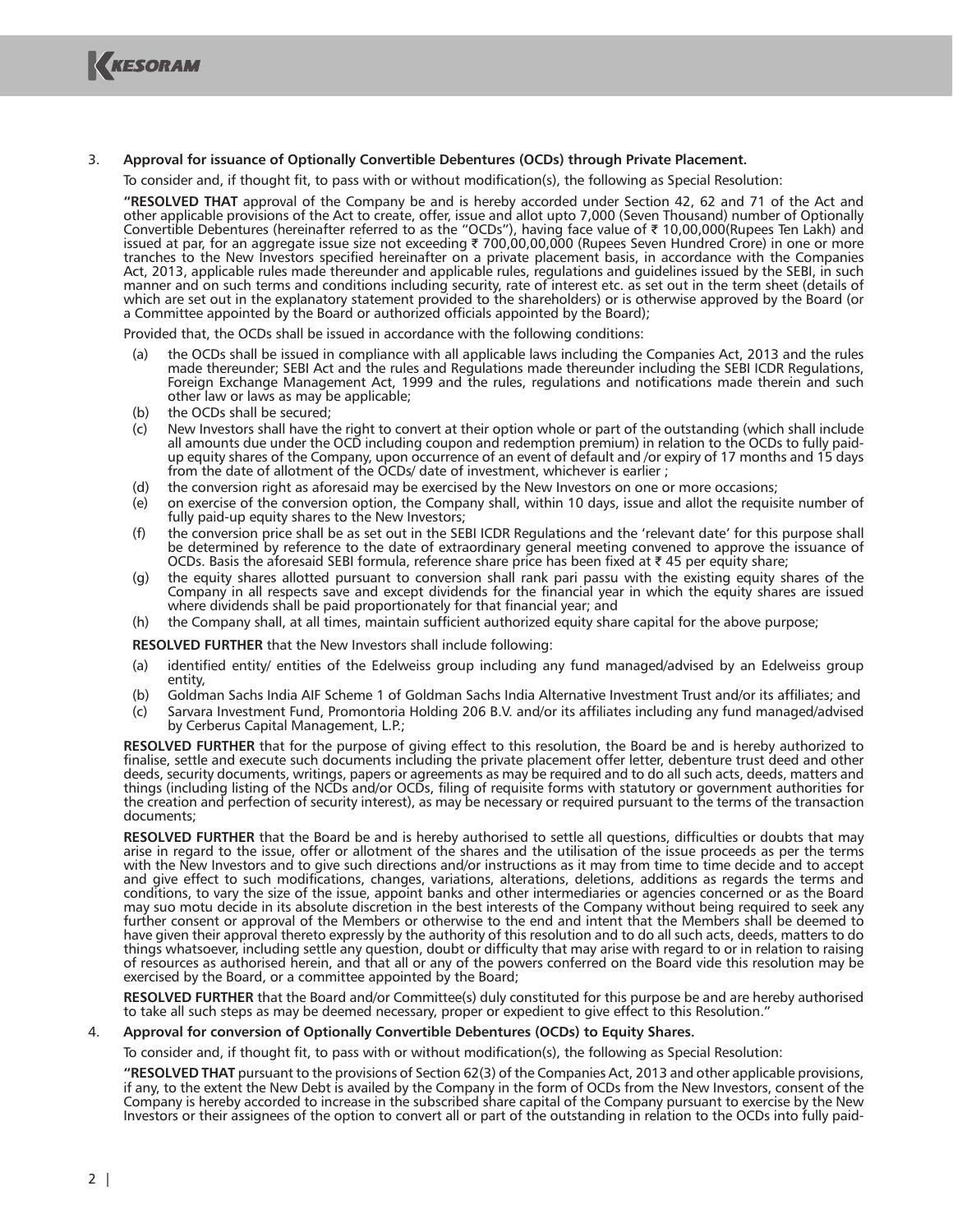up equity shares of the Company upon occurrence of an event of default and /or expiry of 17 months and 15 days from the date of allotment of the OCDs/ date of investment, whichever is earlier, in accordance with the term sheet (details of which are set out in the explanatory statement provided to the shareholders) and the terms that may be agreed in the transaction documents as may be finalized by the Board (or a committee appointed by the Board or authorized officials appointed by the Board), such that New Investors or their nominees hold not more than fifty one percent (51%) of the post conversion share capital and voting rights of the Company on a fully diluted basis (together with shares allotted pursuant to conversion of the New Loan, if any and pledge of shares of the Company to the extent invoked). Consent of the Company is hereby also accorded to the terms of the OCDs, including terms of conversion of outstanding amounts due in relation to the OCDs into equity shares of the Company, as set out in the said term sheet and to be set out in the transaction documents, including the following conditions:

- New Investors shall have the right to convert at their option whole or part of the outstanding (which shall include all amounts due under the OCD including coupon and redemption premium) in relation to the OCDs to fully paidup equity shares of the Company, upon occurrence of an event of default and /or expiry of 17 months and 15 days from the date of allotment of the OCDs/ date of investment, whichever is earlier;
- (b) the conversion right as aforesaid may be exercised by the New Investors on one or more occasions;
- (c) on exercise of the conversion option, the Company shall, within 10 days, issue and allot the requisite number of fully paid-up equity shares to the New Investors;
- (d) the conversion price shall be as set out in the SEBI ICDR Regulations and the 'relevant date' for this purpose shall be determined by reference to the date of extraordinary general meeting convened to approve the issuance of OCDs. Basis the aforesaid SEBI formula, reference share price has been arrived at  $\bar{\tau}$  45 per equity share;
- (e) the equity shares allotted pursuant to conversion shall rank pari passu with the existing equity shares of the Company in all respects save and except dividends for the financial year in which the equity shares are issued where dividends shall be paid proportionately for that financial year; and
- (f) the Company shall, at all times, maintain sufficient authorized equity share capital for the above purpose;

 **RESOLVED FURTHER** that pursuant to the provisions of Section 62(3) of the Companies Act, 2013 and other applicable provisions, if any, to the extent the New Debt is availed in the form of New Loan, consent of the Company is hereby accorded to increase in the subscribed share capital of the Company pursuant to exercise by the New Investors or their assignees of the option to convert all or part of the outstanding in relation to the New Loan into fully paid-up equity shares of the Company upon occurrence of the events as expressly set out for this purpose in the said term sheet (details of which are set out in the explanatory statement provided to the Shareholders), in accordance with the term sheet and terms that may be agreed in the transaction documents as may be finalized by the Board (or a committee appointed by the Board or authorized officials appointed by the Board), such that New Investors or their nominees hold not more than fifty one percent (51%) of the post conversion share capital and voting rights of the Company on a fully diluted basis (together with shares allotted pursuant to conversion of OCDs, if any and pledge of shares of the Company to the extent invoked), and accordingly, in case of exercise of the option to convert the New Loan pursuant to Section 62(3) and other applicable provisions of the Companies Act, 2013, and in accordance with the Memorandum of Association and Articles of Association of the Company, consent of the Company be and is hereby accorded to issue, offer and allot equity shares to each of the New Investors or their nominees on such terms and conditions as provided in the term sheet and to be agreed by the Board in the transaction documents;

 **RESOLVED FURTHER** that consent of the Company so accorded to convert whole or part of the outstanding New Debt (whether then due or payable or not), into fully paid-up equity shares of the Company and in the manner specified in a notice in writing to be given by the New Investors or security/debenture trustee to the Company (the "Notice of Conversion") is subject to the following conditions:

- the conversion right as aforesaid may be exercised by the New Investors upon occurrence of events under the term sheet and the transaction documents, which shall include payment default, breach of covenants or undertakings, misrepresentation, material adverse effect on the Company or any insolvency action threatened or initiated against the Company (details of which have been provided in the explanatory statement);
- (b) the conversion price shall be arrived at by applying the SEBI formula and/or other applicable laws, at the time of issuance of the Notice of Conversion,as recorded in the transaction documents;
- (c) on receipt of the Notice of Conversion, the Company shall, subject to applicable laws, within 10 days, issue and allot the requisite number of fully paid-up equity shares to the New Investors or their nominees and the New Investors/nominees shall accept the same in satisfaction of the outstanding New Debt specified in the Notice of Conversion;
- (d) the conversion right as aforesaid may be exercised by the New Investors on one or more occasions during the currency of the New Loan;
- (e) the equity shares allotted pursuant to conversion shall rank pari passu with the existing equity shares of the Company in all respects save and except for dividends which in the financial year of the issue shall be paid proportionately; and
- (f) the Company shall, at all times, maintain sufficient authorized equity share capital for the above purpose;

 **RESOLVED FURTHER** that the Board be and is hereby authorised to settle all questions, difficulties or doubts that may arise in regard to the issue, offer or allotment of the shares and the utilisation of the issue proceeds as per the terms agreed with the New Investors and to give such directions and/or instructions as it may from time to time decide and to accept and give effect to such modifications, changes, variations, alterations, deletions, additions as regards the terms and conditions, to vary the size of the issue, appoint banks and other intermediaries or agencies concerned or as the Board may suo motu decide in its absolute discretion in the best interests of the Company without being required to seek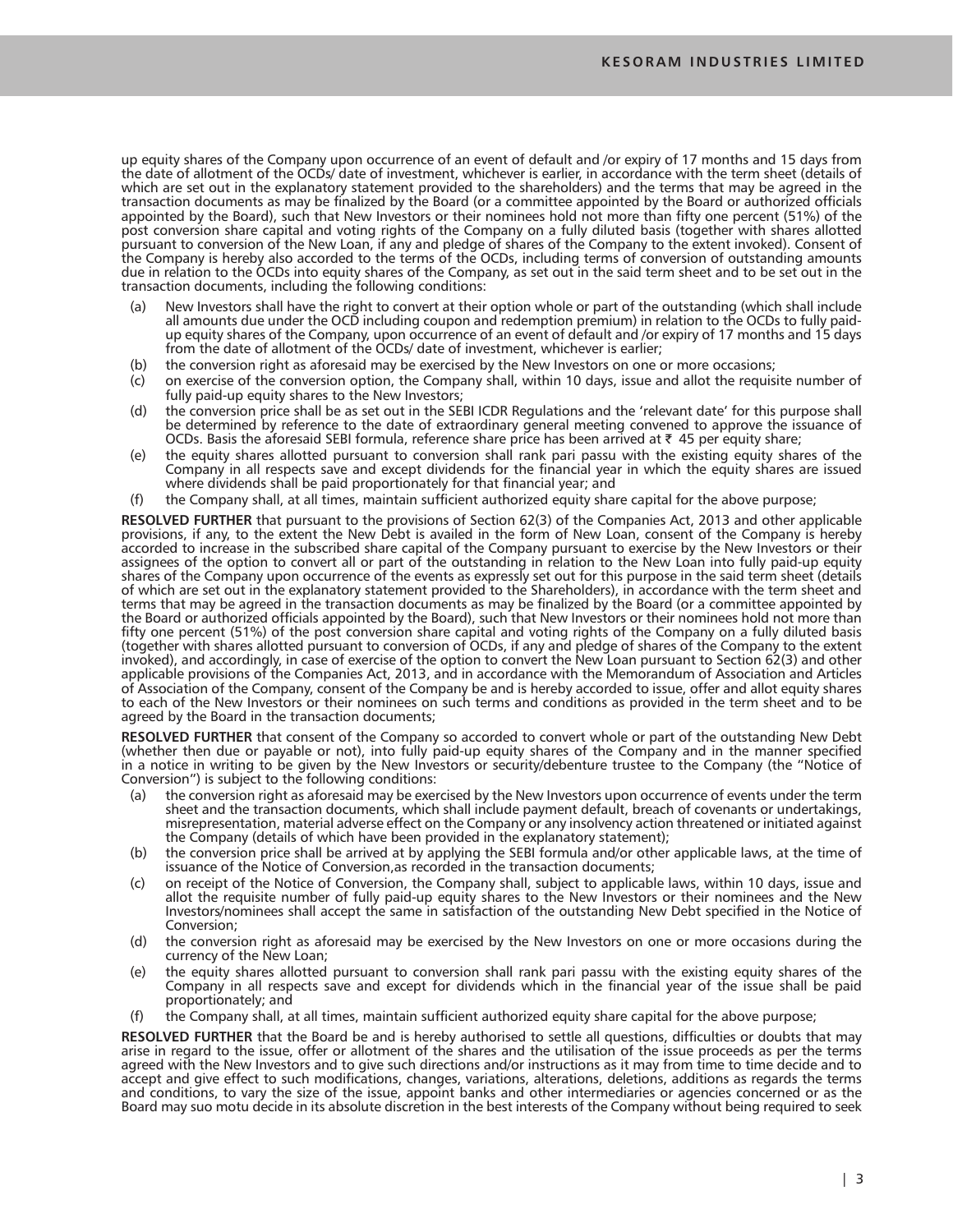

any further consent or approval of the Members or otherwise to the end and intent that the Members shall be deemed to have given their approval thereto expressly by the authority of this resolution and to do all such acts, deeds, matters to do things whatsoever, including settle any question, doubt or difficulty that may arise with regard to or in relation to raising of resources as authorised herein, and that all or any of the powers conferred on the Board vide this resolution may be exercised by the Board, or a committee appointed by the Board or authorized officials appointed by the Board;

 **RESOLVED FURTHER** that the Board and/or Committee(s) duly constituted for this purpose be and are hereby authorised to take all such steps as may be deemed necessary, proper or expedient to give effect to this Resolution."

**5. Approval to give Loan to any person or other body corporate or give any Guarantee or provide Security in connection with a Loan to any other body corporate or person or to acquire by way of subscription, purchase or otherwise, the securities of any other bodies corporate**

To consider and, if thought fit, to pass with or without modification(s), the following as Special Resolution:

 **"RESOLVED THAT** in supersession of earlier resolution passed in this regard and pursuant to Section 186 and other applicable provisions, if any, of the Companies Act, 2013, read with Companies (Meetings of Board and its Powers) Rules, 2014 (including any statutory modification(s) or re-enactment(s) thereof for the time being in force) consent of the Members be and is hereby accorded to the or any Committee thereof for giving any loan to any person or other body corporate; or to give any guarantee or provide security in connection with a loan to any other body corporate or person or to acquire by way of subscription, purchase or otherwise, the securities of any other bodies corporate,<br>upto ₹ 15,00,00,00,000 (Rupees Fifteen Hundred Crore), over and above sixty percent of the aggregate of share capital and free reserves and security premium account or one hundred percent of its free reserves and securities premium account of the Company, whichever is higher, as may be decided by the Board or any Committee thereof;

 **RESOLVED FURTHER** that the Board and/or Committee(s) duly constituted for this purpose be and are hereby authorised to take all such steps as may be deemed necessary, proper or expedient to give effect to this Resolution."

**Registered Office: 9/1, R. N. Mukherjee Road, Kolkata - 700 001 30th November, 2020**

**By Order of the Board Sd/- Kaushik Biswas Company Secretary**

#### **Notes:**

- 1. In view of the prevailing COVID-19 pandemic, the Ministry of Corporate Affairs (the "MCA") vide its General Circulars No. 14/2020, No. 17/2020, No. 22/2020 and No. 33/2020 dated 8th April, 2020, 13th April, 2020, 15th June, 2020 and 28th September, 2020 respectively (hereinafter, collectively referred as the "MCA Circulars") has allowed companies to conduct their EGM through VC or OAVM, thereby, dispensing with the requirement of physical attendance of the Members and accordingly, the EGM of the Company will be held through VC or OAVM on Monday, 28th day of December, 2020 at 11:00 A.M. (IST) in compliance with the said circulars and the relevant provisions of the Companies Act, 2013 (as amended) (the "Act") and Rules made thereunder and the SEBI (Listing Obligations and Disclosure Requirements) Regulations, 2015 (as amended) (the "SEBI LODR").
- 2. In terms of SEBI Circular No. SEBI/HO/CFD/CMD1/CIR/P/2020/79 dated 12<sup>th</sup> May 2020, the requirement of sending proxy forms to holders of securities as per provisions of Section 105 of the Act read with Regulation 44(4) of SEBI LODR, has been dispensed with. Therefore, the facility to appoint proxy by the Members will not be available and consequently, the Proxy Form, Attendance Slip and Route Map are not annexed to this Notice conveying the EGM of the Company.
- 3. The Explanatory Statement pursuant to Section 102(1) of the Act setting out material facts concerning the business under Item nos. 1 to 5 of the Notice is annexed hereto and forms part of this Notice.
- 4. The Members can join the EGM in the VC / OAVM mode 30 minutes before and 15 minutes after the scheduled time of the commencement of the Meeting by following the procedure mentioned in this Notice. The Members will be able to view the proceedings on the National Securities Depository Limited's ('NSDL') e-Voting website at www.evoting.nsdl. com. The facility of participation at the EGM through VC / OAVM will be made available to at least 1,000 Members on a first come first served basis as per the MCA Circulars. The detailed instructions for joining the Meeting through VC / OAVM form part of the Notes to this Notice.
- 5. No restrictions on account of FIFO entry into EGM, will apply in respect of large Shareholders (Shareholders holding 2% or more shareholding), Promoters, Institutional Investors, Directors, Key Managerial Personnel, Auditors, etc.
- 6. Corporate Members intending to appoint their authorised representatives pursuant to Sections 112 and 113 of the Act, as the case may be, to attend the EGM through VC / OAVM or to vote through remote e-Voting are requested to send a certified copy of the Board Resolution by e-mail to the Scrutinizer at rbajaj@rpaonline.in with a copy marked to evoting@nsdl.co.in. Institutional Shareholders (i.e., other than individuals, HUF, NRI etc.) are required to send scanned copy (PDF / JPG Format) of the relevant Board Resolution / Power of Attorney / appropriate authorization letter together with attested specimen signature(s) of the duly authorized signatory(ies) who are authorized to vote, to the Scrutinizer through e-mail at rbajaj@rpaonline.in with a copy marked to evoting@nsdl.co.in.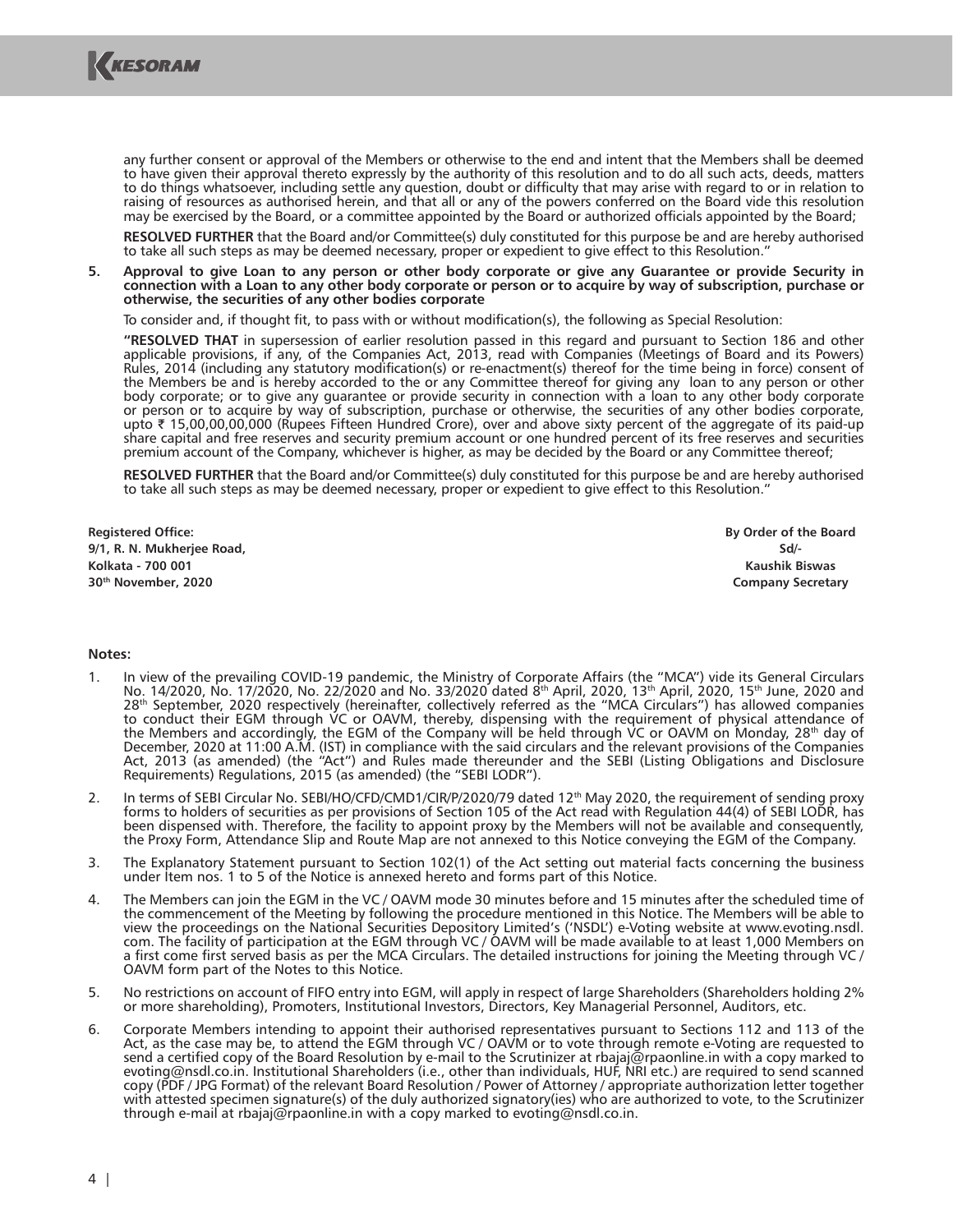- 7. The attendance of the Members attending the EGM through VC / OAVM will be counted for the purpose of reckoning the quorum under Section 103 of the Act.
- 8. In case of Joint-holders, the Member whose name appears as the first holder in the order of names as per the Register of Members of the Company will be entitled to vote during the EGM.
- 9. In accordance with the MCA Circular dated  $5<sup>th</sup>$  May, 2020 and SEBI circular dated 12<sup>th</sup> May, 2020, the Notice of the EGM is being sent only through electronic mode to those Members whose e-mail addresses are registered with the Company / Depositories. The Notice convening EGM will also be available on the website of the company at www.kesocorp.com and may also be accessed from the relevant section of the websites of the Stock Exchanges i.e. BSE Limited and the National Stock Exchange of India Limited at www.bseindia.com and www.nseindia.com respectively. These will also be available on the website of NSDL at www.evoting.nsdl.com. Pursuant to the Circulars mentioned above, the Company has not printed the Notice and hence no hard copies of the Notice will be provided.
- 10. Instructions for attending the EGM through VC / OAVM are given below:

 The Company will hold the EGM through VC facility without physical presence of the Members. Members will be able to attend the EGM through VC or OAVM or view the live webcast of EGM provided by NSDL at https://www.evoting. nsdl.com by using their remote e-Voting login credentials and selecting the EVEN for the EGM. The necessary details for joining the Meeting are given below:

- i. The Members will be provided with a facility to attend the EGM through VC / OAVM through the NSDL e-Voting system and they may access the same at https://www.evoting.nsdl.com under the Shareholders / Members login by using the remote e-Voting credentials, where the EVEN of the Company will be displayed. On clicking this link, the Members will be able to attend and participate in the proceedings of the EGM. Please note that the Members who do not have the User ID and Password for e-Voting or have forgotten the User ID / Password may retrieve the same by following the remote e-Voting instructions mentioned below to avoid a last-minute rush. Further, Members may also use the OTP-based login for logging into the e-Voting system of NSDL.
- ii. Members may join the Meeting through Laptops, Smartphones, Tablets, and iPads for a better experience. Further, Members will be required to use the Internet with good speed to avoid any disturbance during the Meeting. Members will need the latest version of Chrome, Safari, Internet Explorer 11, MS Edge, or Firefox. Please note that participants connecting from Mobile Devices or Tablets or through Laptops connecting via mobile hotspot may experience Audio / Video loss due to fluctuation in their respective networks. It is therefore recommended to use stable Wi-Fi or LAN connection to mitigate any glitches.
- iii. Members who face any technical difficulty in accessing and participating in the Meeting may contact toll free no. 1800-222-990. After login, the Members who face any technical difficulty in accessing the VC link may contact toll free no.
- 11. Procedure to Raise Questions / Seek Clarifications:
	- Members are encouraged to submit their questions in advance with regard to the matter to be placed at the EGM, from their registered e-mail address, mentioning their name, DP ID and Client ID number/folio number and mobile number, to reach the Company's e-mail address at sharedepartment@kesoram.net before 3.00 p.m. (IST) on Thursday, 24th December, 2020. Such questions by the Members shall be suitably replied by the Company.
	- b. Members who would like to express their views / ask questions as a speaker at the Meeting may pre-register themselves by sending a request from their registered e-mail address mentioning their names, DP ID and Client ID/ folio number, PAN and mobile number at sharedepartment@kesoram.net between Monday, 21st December, 2020 (9.30 a.m. IST) and Thursday, 24th December, 2020 (5.00 p.m. IST). Only those Members who have preregistered themselves as a speaker will be allowed to express their views / ask questions during the EGM. The Company reserves the right to restrict the number of speakers depending on the availability of time for the EGM.
- 12. As per Section 108 of the Act read with Rule 20 of the Companies (Management and Administration) Amendment Rules, 2015 and Regulation 44 of SEBI LODR, the Company is providing the facility of casting votes through the electronic voting system from a place other than the venue of the Meeting ("remote e-Voting") under an arrangement with The National Securities Depository Limited ("NSDL") as specified more fully in the instructions provided in the Notice below.
- 13. A person, whose name is recorded in the Register of Members or in the Register of Beneficial Owners maintained by the Depositories as on the "cut-off date" i.e. Monday, 21st December, 2020 shall be entitled to avail the facility of remote e-Voting at the EGM. The procedure for remote e-Voting and e-Voting during the EGM is the same. A person who is not a Member on the cut-off date should treat this Notice for information purposes only.
- 14. Instructions for Members for Remote e-Voting (before and during the EGM) are as under:

 Members are requested to attend the EGM through Video Conference Facility and voting through remote e-Voting (before and during the EGM) will be available, the process and manner of remote e-Voting will be as follows:

The voting period begins from 9.00 A.M. (IST) on Wednesday, 23<sup>rd</sup> December, 2020 and ends at 5.00 P.M. (IST) on Sunday, 27th December, 2020. During this period, Members of the Company, holding Shares either in physical form or in dematerialised form, as on the cut-off date ("record date") i.e. Monday, 21st December, 2020, may cast their vote electronically. The e-Voting module shall be disabled by NSDL for voting thereafter. The facility for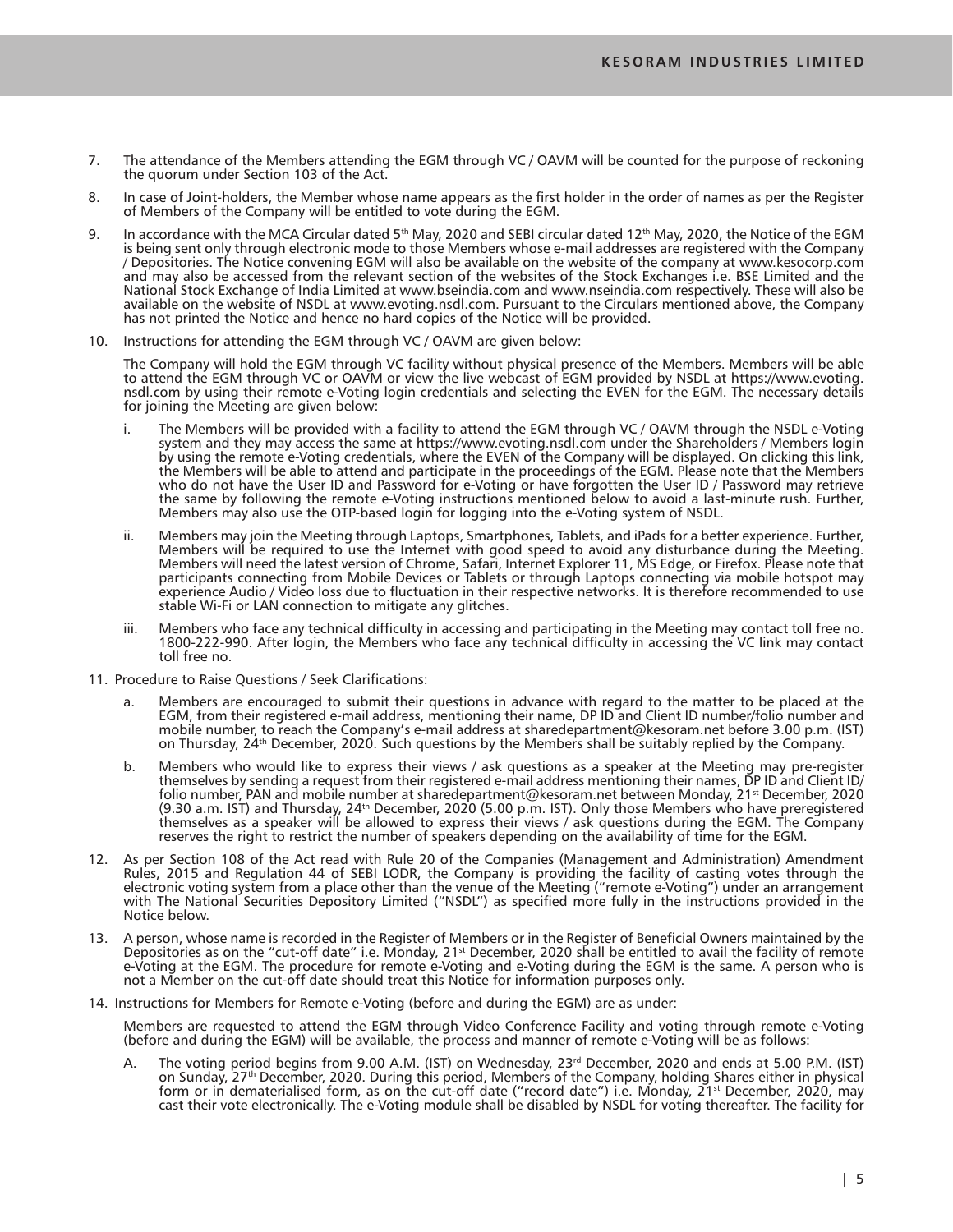

voting through Ballot Paper is unavailable as the Meeting is being held through VC facility.

B. Instructions and information relating to e-Voting are as follows:

Step 1: Log-in to NSDL e-Voting system at https://www.evoting.nsdl.com/

- i) Visit the e-Voting website of NSDL. Open web browser by typing the following URL: https://www.evoting.nsdl.com/ either on a Personal Computer or on a mobile.
- ii) Once the home page of e-Voting system is launched, click on the icon "Login" which is available under 'Shareholders' section.
- iii) A new screen will open. You will have to enter your User ID, your Password and a Verification Code as shown on the screen.

 Alternatively, if you are registered for NSDL e-services i.e. IDEAS, you can log-in at https://eservices.nsdl.com/ with your existing IDEAS login. Once you log-in to NSDL e-services after using your log-in credentials, click on e-Voting and you can proceed to Step 2 i.e. Cast your vote electronically.

iv) Your User ID details are given below :

| Manner of holding shares i.e. Demat (NSDL or<br><b>CDSL</b> ) or Physical | Your User ID is:                                                                                                                                             |
|---------------------------------------------------------------------------|--------------------------------------------------------------------------------------------------------------------------------------------------------------|
| a) For Members who hold shares in demat account                           | 8 Character DP ID followed by 8 Digit Client ID                                                                                                              |
| with NSDL.                                                                | <sup>1</sup> For example if your DP ID is IN300*** and Client ID is 12****** then your user  <br> D is IN300***12******.                                     |
| b) For Members who hold shares in demat account                           | 16 Digit Beneficiary ID                                                                                                                                      |
| with CDSL.                                                                | <sup>1</sup> For example if your DP ID is IN300*** and Client ID is 12****** then your user  <br> D is IN300***12******.                                     |
| c) For Members holding shares in Physical Form.                           | EVEN Number followed by Folio Number registered with the Company<br>For example if folio number is 001*** and EVEN is 101456 then user ID is<br>101456001*** |

v) Your password details are given below:

- a) If you are already registered for e-Voting, then you can use your existing password to login and cast your vote.
- b) If you are using NSDL e-Voting system for the first time, you will need to retrieve the 'initial password' which was communicated to you. Once you retrieve your 'initial password', you need to enter the 'initial password' and the system will force you to change your password.
- c) How to retrieve your 'initial password'?
	- I. If your e-mail ID is registered in your demat account or with the Company, your 'initial password' is communicated to you on your e-mail ID. Trace the e-mail sent to you from NSDL from your mailbox. Open the e-mail and open the attachment i.e. a .pdf file. Open the .pdf file. The password to open the .pdf file is your 8 digit client ID for NSDL account, last 8 digits of client ID for CDSL account or folio number for shares held in physical form. The .pdf file contains your 'User ID' and your 'initial password'.
	- II. If your e-mail ID is not registered, please follow steps mentioned below in process for those Shareholders whose e-mail ids are not registered
- vi) You are unable to retrieve or have not received the " Initial password" or have forgotten your password:
	- a) Click on "Forgot User Details/Password?"(If you are holding shares in your demat account with NSDL or CDSL) option available on www.evoting.nsdl.com.
	- b) Physical User Reset Password?" (If you are holding shares in physical mode) option available on www. evoting.nsdl.com.
	- c) If you are still unable to get the password by aforesaid two options, you can send a request at evoting@ co.in mentioning your demat account number / folio number, your PAN, your name and your registered address.
- vii) After entering your password, tick on Agree to "Terms and Conditions" by selecting on the check box.
- viii) Now, you will have to click on "Login" button.
- ix) After you click on the "Login" button, Home page of e-Voting will open.

Step 2: Cast your vote electronically on NSDL e-Voting system

i) After successful login at Step 1, you will be able to see the Home page of e-Voting. Click on e-Voting. Then, click on Active Voting Cycles.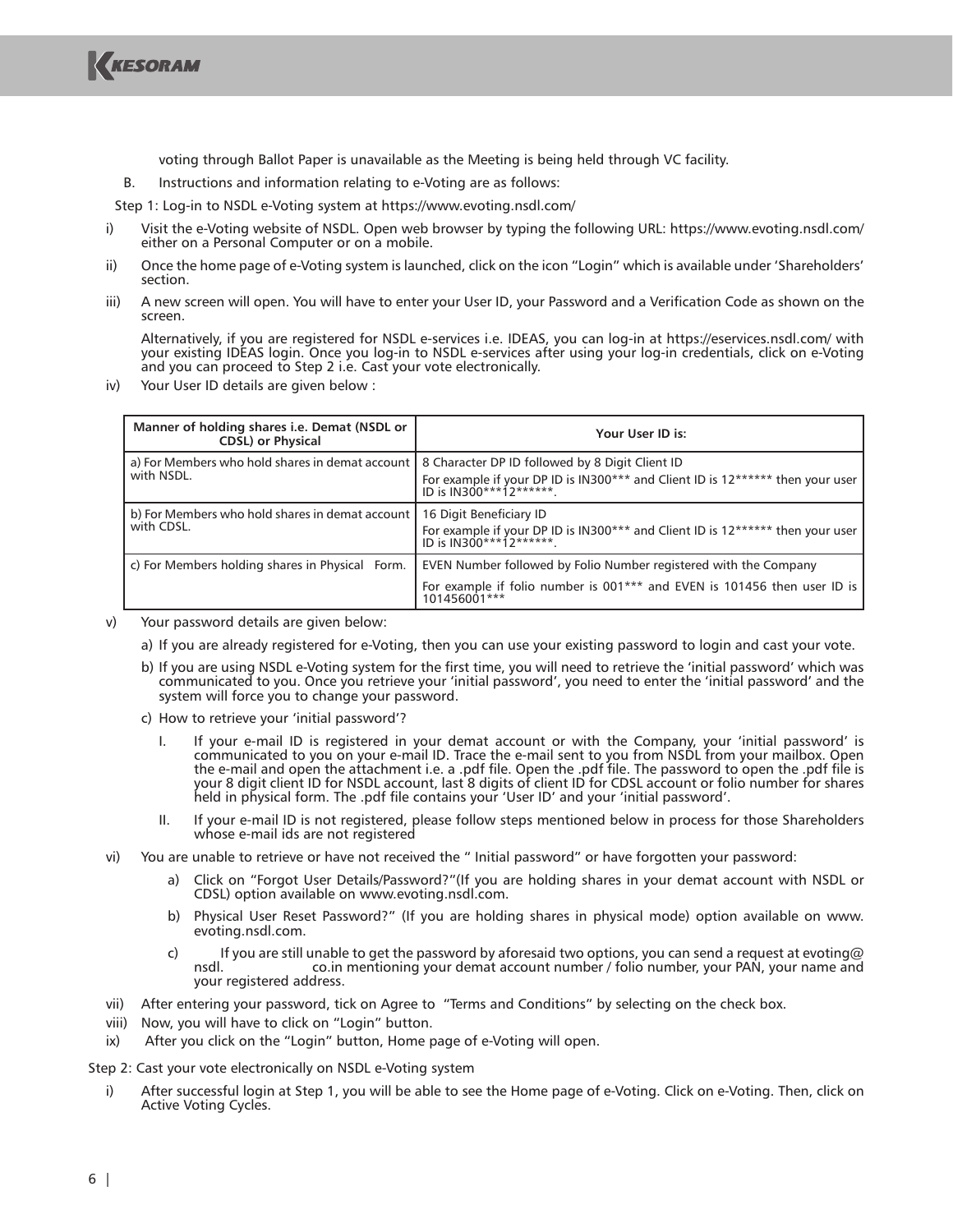- ii) After click on Active Voting Cycles, you will be able to see all the companies "EVEN" in which you are holding shares and whose voting cycle is in active status.
- iii) Select "EVEN" of company for which you wish to cast your vote.
- iv) Now you are ready for e-Voting as the Voting page opens.
- v) Cast your vote by selecting appropriate options i.e. assent or dissent, verify/modify the number of shares for which you wish to cast your vote and click on "Submit" and also "Confirm" when prompted.
- vi) Upon confirmation, the message "Vote cast successfully" will be displayed.
- vii) You can also take the printout of the votes cast by you by clicking on the print option on the confirmation page.
- viii) Once you confirm your vote on the Resolution, you will not be allowed to modify your vote.

#### **General Guidelines for Shareholders for voting**

- 1 It is strongly recommended not to share your password with any other person and take utmost care to keep your password confidential. Login to the e-Voting website will be disabled upon five unsuccessful attempts to key in the correct password. In such an event, you will need to go through the "Forgot User Details/Password?" or "Physical User Reset Password?" option available on www.evoting.nsdl.com to reset the password.
- 2 In case of any queries, you may refer the Frequently Asked Questions (FAQs) for Shareholders and e-Voting user manual for Shareholders available under the download section of NSDL's e-Voting website or contact Mr. Amit Vishal, Senior Manager / Ms. Pallavi Mhatre, Manager, NSDL, Trade World, "A" Wing, 4th Floor, Kamala Mills Compound, Lower Parel, Mumbai 400 013 at telephone no. 022 – 24994360 / 022 – 24994545 or toll free no. 1800 – 222 – 990 or at E-mail ID: evoting@nsdl.co.in
- 15. The facility for voting through e-Voting at the EGM shall also be made available to the Members attending the Meeting, who have not already cast their vote by remote e-Voting, shall be permitted to exercise their rights at the Meeting through e-Voting. The procedure for remote e-Voting and e-Voting during the EGM is the same.
- 16. Members who have cast their vote by remote e-Voting prior to the Meeting may attend the Meeting but shall not be entitled to cast their vote again.
- 17. Pursuant to the amendments in the SEBI LODR and subsequent notification issued by SEBI, except in case of transmission or transposition of securities, requests for effecting transfer of securities shall not be processed unless the securities are held in the dematerialized form with a depository. In this regard, SEBI has clarified by a Press Release No. PR/No: 12/2019 dated 27th March, 2019, that the said amendments do not prohibit an investor from holding the shares in physical form and the investor has the option of holding shares in physical form even after 1st April, 2019. However, any investor who is desirous of transferring shares (which are held in physical form) after 1st April, 2019 can do so only after the shares are dematerialized. However, requests for transfer of shares held in physical mode, as filed in Form SH-4, prior to 1st April, 2019 and returned to the investors due to deficiency in the documents, may be re-submitted for transfer even after 1st April, 2019 provided it is submitted alongwith the necessary documents including PAN card details. In exceptional cases, the transfer of physical shares is subject to the procedural formalities as prescribed under SEBI Circular No. SEBI/HO/MIRSD/DOS3/CIR/P/2018/139 dated 6th November, 2018.
- 18. Members holding shares in physical form are requested to notify change of address, if any, along with address proof i.e. Voter Identity Card, Aadhaar Card, Electric/Telephone Bill, Driving License, Passport and Bank Statement to the Registrar and Share Transfer Agent. In case the shares are held in dematerialised form, then this information should be passed on to the respective Depository Participant(s) and not to the Registrar and Share Transfer Agent.
- 19. Procedure for registering e-mail addresses to receive this Notice electronically and cast votes electronically:
	- a) Members who have not registered their e-mail address are requested to register the same in respect of shares held in electronic form with the Depository through their Depository Participant(s) and in respect of shares held in physical form by writing to the Company's Registrar and Share Transfer Agent, MCS Share Transfer Agent Limited at mcssta@rediffmail.com.
	- b) E-mail addresses of Members as advised to Registrar and Share Transfer Agent where shares are held in physical mode or registered with Depositories where shares are held in the electronic mode will be deemed to be the Member's registered e-mail address for serving Company documents / notices as per provisions of the Act and the instructions of the Ministry of Corporate Affairs until and unless otherwise informed. Members intending to refresh / update their e-mail addresses should do so as soon as possible.
	- c) Alternatively, Members may also send an e-mail request to evoting@nsdl.co.in along with the following documents for procuring user id and password and registration of e-mail addresses for e-Voting for the Resolutions set out in this Notice:
		- In case shares are held in physical form, please provide Folio No., Name of the Shareholder, scanned copy of the share certificate (front and back), self- attested scanned copy of PAN card, self-attested scanned copy of Aadhaar Card.
		- In case shares are held in Demat form, please provide DP ID-Client ID (8 digit DP ID + 8 digit Client ID or 16 digit Beneficiary ID), Name, client master or copy of Consolidated Account statement, self-attested scanned copy of PAN card, self-attested scanned copy of Aadhaar Card.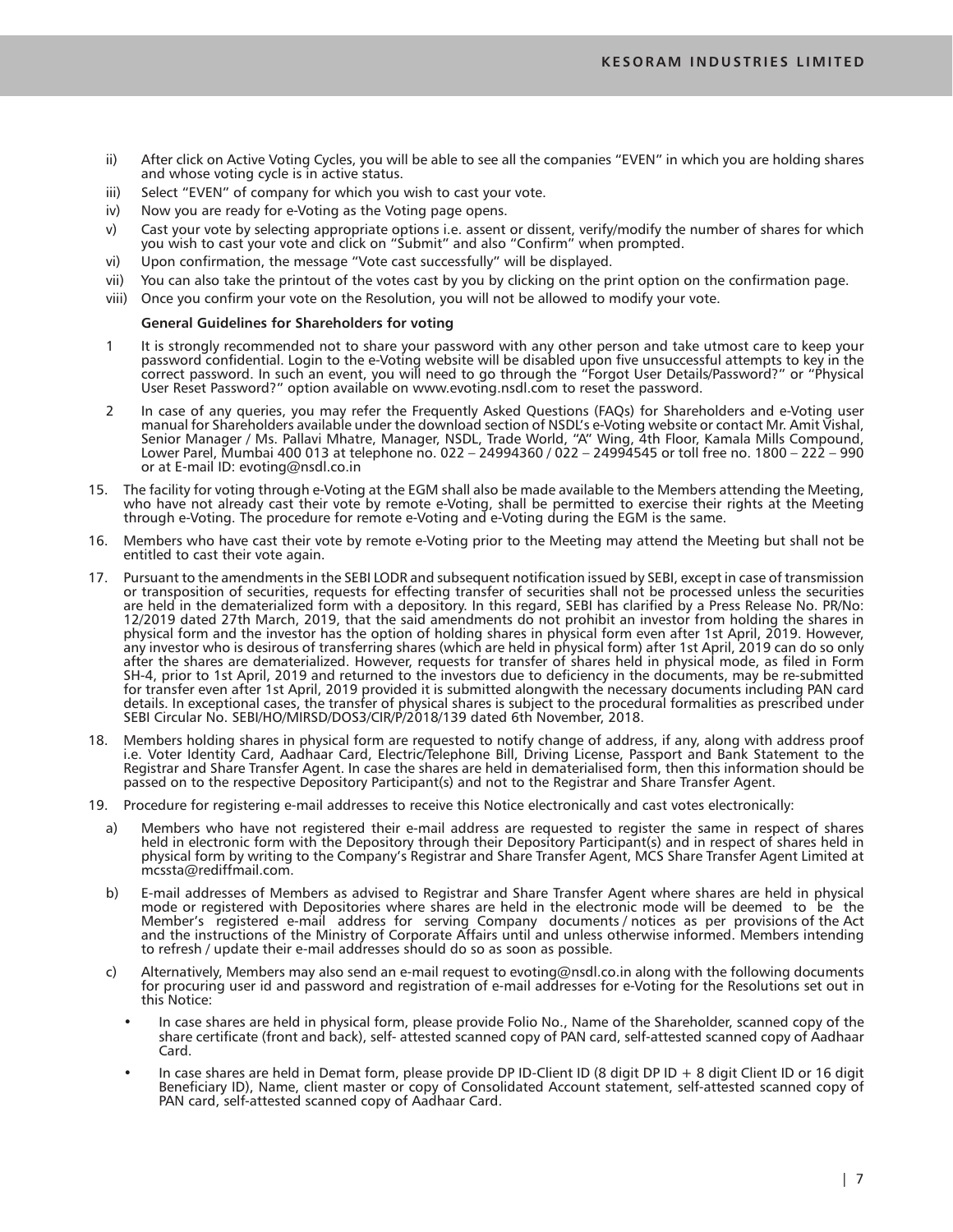

- 20. Members holding Shares, in physical form, in identical order of names in more than one Folio, are requested to write to the Registrar and Share Transfer Agent enclosing the relevant Share Certificates requesting consolidation of such Folios into one Folio for their own convenience.
- 21. As per the provisions of the Act, the facility for making / varying / cancelling nominations is available to individuals holding shares in the Company. Members holding shares in physical form may make Nomination in Form SH-13 and any variation / cancellation thereof can be made by giving notice in Form SH-14, prescribed under the Companies (Share Capital and Debentures) Rules, 2014, which can be obtained from the Registrar and Share Transfer Agent or from the Website of the Ministry of Corporate Affairs at www.mca.gov.in. Members holding shares in electronic form are required to approach their DPs for the Nomination.
- 22. The Securities and Exchange Board of India (SEBI) has mandated the submission of Permanent Account Number (PAN) for all securities market transactions. Thereafter, it was clarified vide Circular no. MRD/DOP/Cir-05/2009 dated 20th May, 2009 that for securities market transactions and off market transactions involving transfer of shares in physical form of listed companies, it shall be mandatory for transferee(s) to furnish a copy of PAN Card. Hence, Members holding shares in the electronic form are requested to submit their PANs to their Depository Participant(s) with whom they maintain their Demat Accounts and Members holding shares in physical form should submit their PAN details to the Registrar and Share Transfer Agent.
- 23. Persons, who have acquired Shares and become Members of the Company after despatch of the Notice for the EGM, but before the cut-off date, may obtain the login ID and password by sending a request at evoting@nsdl.co.in or sharedepartment@kesoram.net. However, Members already registered with NSDL for remote e-Voting can use their existing user ID and passwords for casting their votes. If a Member has forgotten her / his password, s / he can reset her / his password by using "Forgot User Details / Password" option available on www.evoting.nsdl.com or contact NSDL at the following toll free No.: 1800-222-990.
- 24. Voting rights of Members shall be in proportion to their share in the Company's Paid-up Equity Share Capital as on the cut-off date.
- 25. Ms. Ritu Bajaj, (CP Registration No. 11933), Practising Company Secretary, has been appointed as the Scrutinizer to enable the voting at venue of EGM and remote e-Voting processes to be conducted in a fair and transparent manner.
- 26. The Chairman / person shall, at the end of discussion on the Resolutions on which voting are to be held, allow e-Voting for those Members present at the EGM but have not cast their votes through the remote e-Voting facility.
- 27. The Scrutinizer shall after the conclusion of voting at the EGM, first download the votes cast at the Meeting and thereafter unblock the votes cast through remote e-Voting and shall make, not later than forty eight hours of the conclusion of the EGM, a consolidated Scrutinizer's Report of the total votes cast in favour or against, invalid votes, if any, and whether the Resolution has been carried or not, if any, to the Chairman / person of the Meeting or a person authorised by him / her in writing, who shall then countersign the same and declare the results of the voting forthwith. On receipt of the requisite number of votes, the Resolutions shall be deemed to have been passed on the date of the Extra-Ordinary General Meeting.
- 28. The Results declared along with the Report of the Scrutinizer shall be placed on the website of the Company at www. kesocorp.com and on the website of NSDL at www.evoting.nsdl.com immediately after the declaration of result by the Chairman / person of the Meeting or the person authorised by him / her in writing. The results shall also be simultaneously communicated to the Stock Exchanges and displayed on the Notice Board of the Company at the Registered Office at 9/1 R. N. Mukherjee Road, Kolkata – 700 001.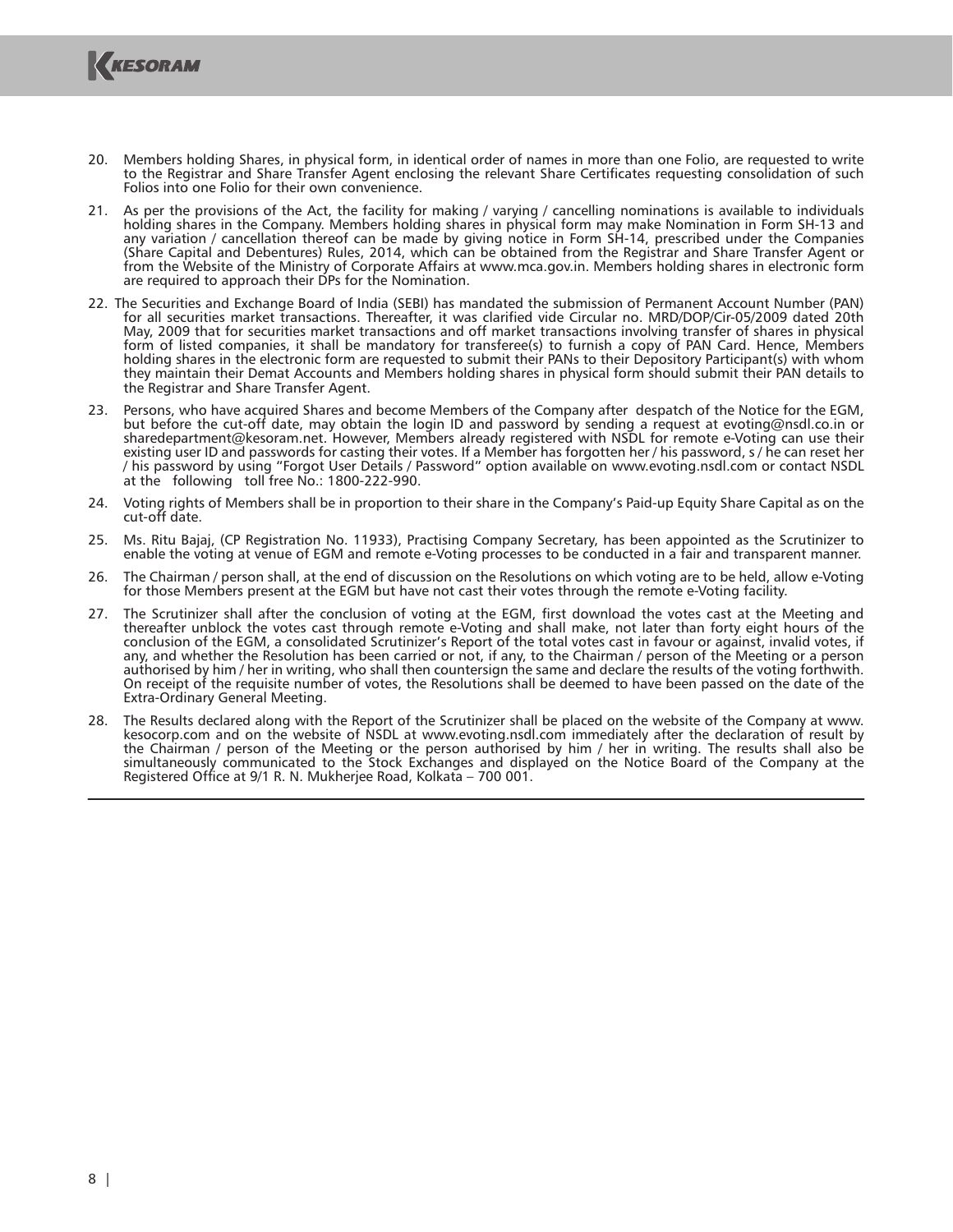## **STATEMENT PURSUANT TO SECTION 102(1) OF THE COMPANIES ACT, 2013**

#### **Item No. 1**

Pursuant to Resolution Plan formulated under Reserve Bank of India (Prudential Framework for Resolution of Stressed Assets) Directions, 2019 issued by Reserve Bank of India vide its Circular No RBI/2018-19/203DBR.No.BP.BC.45/21.04.048/2018-19 dated 7th June, 2019 a portion of existing loans of the Company from the Existing Lenders of the Company are proposed inter alia to be converted into Equity Shares and Zero Coupon Optionally Convertible Redeemable Preference Shares (OCRPS) for which the Company is required to allot the requisite number of fully paid-up Equity Shares and OCRPS of the Company to the lenders as specified in the Resolution Plan. Upon conversion, the repayment installment of the loans payable as per the financial documents shall stand reduced to the amount of loan so converted. The Equity Shares so issued and allotted to the lenders shall rank pari passu to the existing Equity Shares of the Company save and except for dividends which in the first financial year shall be paid proportionately from the date of allotment. Similarly, the Equity shares issued pursuant to conversion of OCRPS shall rank pari passu save and except for dividends for the first financial year in which the OCRPS are converted into Equity Shares and the dividend for the said financial year shall bear proportion from the date of conversion of the Equity Shares.

The Company has approached funds and investors for debt to inter alia repay outstanding dues to the existing lenders. In this regard, the Company has received a term sheet for an aggregate debt investment amount of  $\bar{\tau}$  21,85,00,00,000 (Rupees Two Thousand One Hundred and Eighty Five Crores) ("New Debt") from the following investors:

- (a) identified entity/ entities of the Edelweiss group including any fund managed/advised by an Edelweiss group entity,
- (b) Goldman Sachs India AIF Scheme 1 of Goldman Sachs India Alternative Investment Trust and/or its affiliates; and
- (c) Sarvara Investment Fund, Promontoria Holding 206 B.V. and/or its affiliates including any fund managed/advised by a Cerberus Capital Management, L.P; ("**New Investors**")

The New Debt is proposed to be utilized for inter alia, the following purposes:

- (a) to repay of existing debt of the Company and payment of overdue liabilities;
- (b) to meet additional capital expenditure;
- (c) to meet working capital shortfall;
- (d) to meet other critical liabilities and/or crystalized contingent liabilities, as approved by the New Investors (defined hereinafter);
- (e) to meet general corporate requirements;
- (f) to meet interest payment obligations in relation to the New Debt;
- (g) to meet transaction expenses; and
- (h) for any other purpose approved by the New Investors.

The New Debt is proposed to be availed either by way of a loan ("New Loan"), issue of non-convertible debentures ("NCDs") and/or issue of optionally convertible debentures ("OCDs") and/or a combination of the foregoing on a private placement basis.

In relation to the New Loan, the New Investors shall inter alia have the right to convert all or part of their outstanding amounts into fully paid-up equity shares of the Company upon occurrence of an event of default. The OCDs shall also provide the New Investors a right to convert at their option whole or part of the outstanding (which shall include all amounts due under the OCDs including coupon and redemption premium) in relation to the OCDs to fully paid-up equity shares of the Company, upon occurrence of an event of default and /or expiry of 17 months and 15 days from the date of allotment of the OCDs/ date of investment, whichever is earlier, such that New Investors or their nominees hold not more than fifty one percent (51%) of the post conversion share capital and voting rights of the Company on a fully diluted basis (together with shares allotted pursuant to conversion of the New Loan, if any and pledge of shares of the Company to the extent invoked).

The Company's present Authorised Share Capital stands at  $\bar{\tau}$  7,00,00,00,000/- (Rupees Seven Hundred Crore) divided into 4,00,00,000 (Four Crore) Preference Shares of ₹ 100/- (Rupees One Hundred) each and 30,00,00,000 (Thirty Crore) Equity Shares of  $\bar{\tau}$  10/- (Rupees Ten) each.

In view of the proposed allotment of Equity Shares and OCRPS to the existing lenders under the Resolution Plan and issuance of Equity Shares of the Company to the New Investors in case of conversion of New Loan to be availed by the Company into Equity Shares of the Company or conversion of OCDs to be issued to the New Investors into Equity Shares of the Company, the authorized share capital of the Company is required to be increased to  $\bar{\tau}$  12,00,00,00,000/- (Rupees Twelve Hundred Crore) divided into 6,00,00,000 (Six Crore) Preference Shares of  $\bar{\tau}$  100/- (Rupees One Hundred) each and 60,00,00,000 (Sixty Crore) Equity Shares of  $\overline{\tau}$  10/- (Rupees Ten) each.

The Company accordingly seeks Members approval to alter Clause 5 of its Memorandum of Association on the above lines.

As per the provisions of the Companies Act, 2013, any change in Authorised Share Capital and alteration to a Company's Memorandum of Association required to be approved through an Ordinary Resolution by Shareholders.

Item No. 1 of the Notice convening the Extra-Ordinary General Meeting ("EGM") has accordingly been proposed and the Board commends this Ordinary Resolution to Shareholders for acceptance.

No Director / Key Managerial Personnel or any relative of the Directors or Key Managerial Personnel have any concern or interest in the Resolution.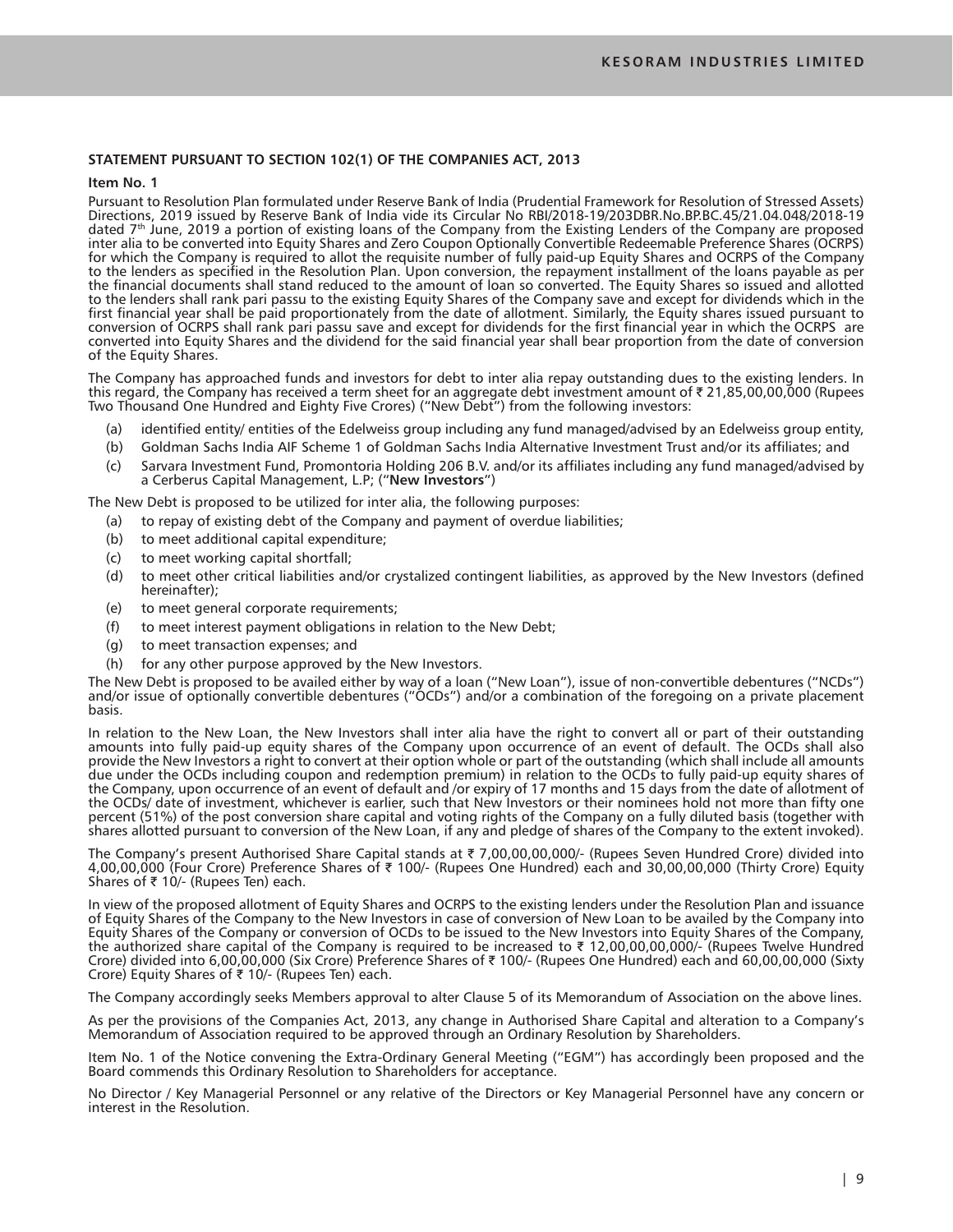

The passing of the Resolution does not and will not relate to or affect any other Company.

**Item No. 2**

As per Sections 43, 62 and 71 of the Companies Act, 2013, any increase in the Subscribed Capital of the Company shall have to be approved by a special resolution passed by the Company in General Meeting.

The Company is required to allot the requisite number of fully paid-up Equity Shares and OCRPS of the Company to the lenders as specified in the Resolution Plan. The conversion of OCRPS shall be at the option of Issuer and the price of conversion has been determined as per SEBI ICDR Regulations. The specified securities so allotted shall be locked-in for a period of one year from the date of their allotment, and the lock-in of equity shares allotted pursuant to conversion of convertible securities issued on preferential basis shall be reduced to the extent the convertible securities have already been locked-in.

The issuance of the specified securities contemplated by the Resolution Plan is exempt under Regulation 158(6) of the SEBI (Issue of Capital and Disclosure Requirements) Regulations, 2018 from complying with the provisions of Chapter V on Preferential Issue of the said Regulations, subject to the following conditions: -

- a) guidelines for determining the conversion price have been specified by the Reserve Bank of India in accordance with which the conversion price shall be determined and which shall be in compliance with the applicable provisions of the Companies Act 2013; and hence this resolution under the said Act;
- b) conversion price shall be certified by two independent valuers, and accordingly the conversion price has been certified by M/s A. Seth & Associates, Chartered Accountants (FRN: 330461E) vide their valuation report dated 30<sup>th</sup> November, 2020 and M/s Satyajit Ghosh & Associates, Company Secretaries vide their valuation report dated 30th November, 2020;
- c) specified securities so allotted shall be locked-in for a period of one year from the date of their allotment: Provided that for the purpose of transferring the control, the lenders may transfer the specified securities allotted to them before completion of the lock-in period subject to continuation of the lock-in on such securities for the remaining period, with the transferee; and accordingly the instant resolution provides for the lock-in period of one year from the date of allotment;
- d) the lock-in of equity shares allotted pursuant to conversion of convertible securities issued on preferential basis shall be reduced to the extent the convertible securities have already been locked-in;
- e) the applicable provisions of the Companies Act, 2013 are complied with, including the requirement of a special resolution. The following details of the proposed issue of Equity Shares and OCRPS are disclosed in accordance with the provisions of the Companies Act, 2013 and the SEBI ICDR Regulations as amended from time to time:
- The object of the issue is to comply with the Resolution Plan which inter alia includes conversion of lender's debt by the allotment of Equity Shares and OCRPS.
- **Sl. No. Nature of Security alongwith face value No. of Securities of the Company upto a limit of Issue Price (₹)** 1. Equity Shares 25,00,00,000 **J** ₹ 40/- (as per Resolution Plan) 2. OCRPS 5,00,00,000  $\frac{1}{3}$  5,00,00,000  $\frac{1}{3}$  100/- (at par as per Resolution Plan)
- (b) The maximum number of specified securities to be issued:

 The number of Equity Shares and OCRPS to be allotted to each of the lenders cannot be ascertained as on date and would be determined only upon confirmations received from lenders for actual outstanding balances. However, the total number of securities to be issued and allotted shall not exceed the maximum number of the specified securities disclosed hereinabove.

The price or price band at/within which the allotment is proposed is stated above.

Conversion of OCRPS shall be at the option of the Issuer.

 The Relevant Date for the computation of the conversion price shall be 30 days prior to the date of the extraordinary general meeting of the shareholders.

Equity Shares are proposed to be issued at  $\bar{\tau}$  40/- (Rupees Forty) including a premium of  $\bar{\tau}$  30/- (Rupees Thirty) with face value of ₹ 10/- each (Rupees Ten) as per Resolution Plan and OCRPS are proposed to be issued at par i.e. at ₹ 100/-(Rupees One Hundred).

 The Company will issue and allot Equity Shares and OCRPS to the Lenders within the time limit specified in the Resolution Plan. The conversion of OCRPS into equity shares shall be at the option of Issuer. Hence, post issue shareholding structure cannot be ascertained at this point of time.

 Promoters, Directors or Key Managerial Personnel do not intend to subscribe to the offer. The existing Promoters of the Company will continue to be in control of the Company and there will not be any change in the management or control of the Company as a result of the proposed preferential allotment except dilution in shareholding of the Promoters due to allotment to non promoters. No allotment on preferential basis has been made during the year. Neither the Company nor any its Promoters or Directors is a wilful defaulter.

 Item No. 2 of the Notice convening the Extra-Ordinary General Meeting ("EGM") has accordingly been proposed and the Board commends this Special Resolution to Shareholders for acceptance.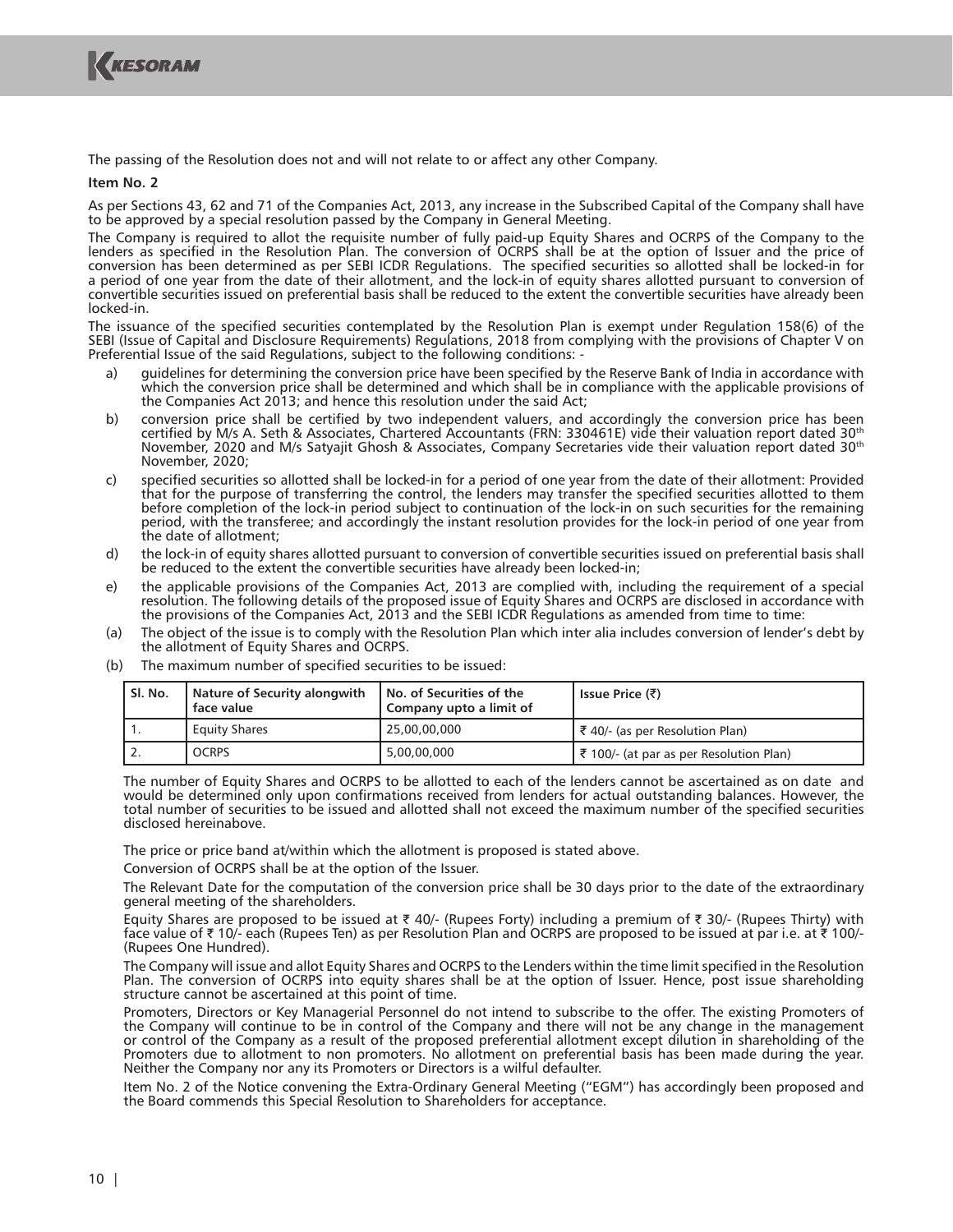The certificates issued by the respective two independent valuers are available for inspection at the registered office of the Company.

 No Director / Key Managerial Personnel or any relative of the Directors or Key Managerial Personnel have any concern or interest in the Resolution.

The passing of the Resolution does not and will not relate to or affect any other Company.

#### **Item No. 3**

 As mentioned in item 1 above, the New Debt is proposed to be availed either by way of New Loan, NCDs and/or OCDs and/or a combination of the foregoing.

 Shareholders of the Company have provided their approval under Sections 180(1)(c) and other applicable provisions of the Companies Act, 2013 on 29<sup>th</sup> April, 2014, for an aggregate borrowing limit of ₹60,00,00,00,000 (Rupees Six Thousand Crores), which will include approval for the Company to avail the New Loan and/or for the Company to issue listed/unlisted secured NCDs or OCDs, on a private placement basis. Shareholders of the Company have also provided their approval under Sections 180(1)(a) and other applicable provisions of the Companies Act, 2013 on 29<sup>th</sup> April, 2014, for an aggregate security creation limit of ₹ 60,00,00,00,000 (Rupees Six Thousand Crores), which will include approval for the Company to create security over its assets and undertakings to secure the New Loan, NCDs and OCDs.

Following are the details of the OCDs proposed to be issued on a private placement basis:

Details of instrument:

- (a) Instrument: Secured Optionally Convertible Debentures
- (b ) Issuer: Kesoram Industries Limited
- (c) Aggregate size of issuance: Upto ₹ 700,00,00,000<br>(d) Face value: ₹ 10,00,000 each
- Face value:  $\bar{\tau}$  10,00,000 each
- (e) Number of OCDs: upto 7000<br>(f) Issue Price: at par with face v
- Issue Price: at par with face value
- (g) Coupon: 10% p.a.
- $(h)$  Rating: currently unrated<br>(i) Listing: may be listed or u
- Listing: may be listed or unlisted, at the option of the New Investors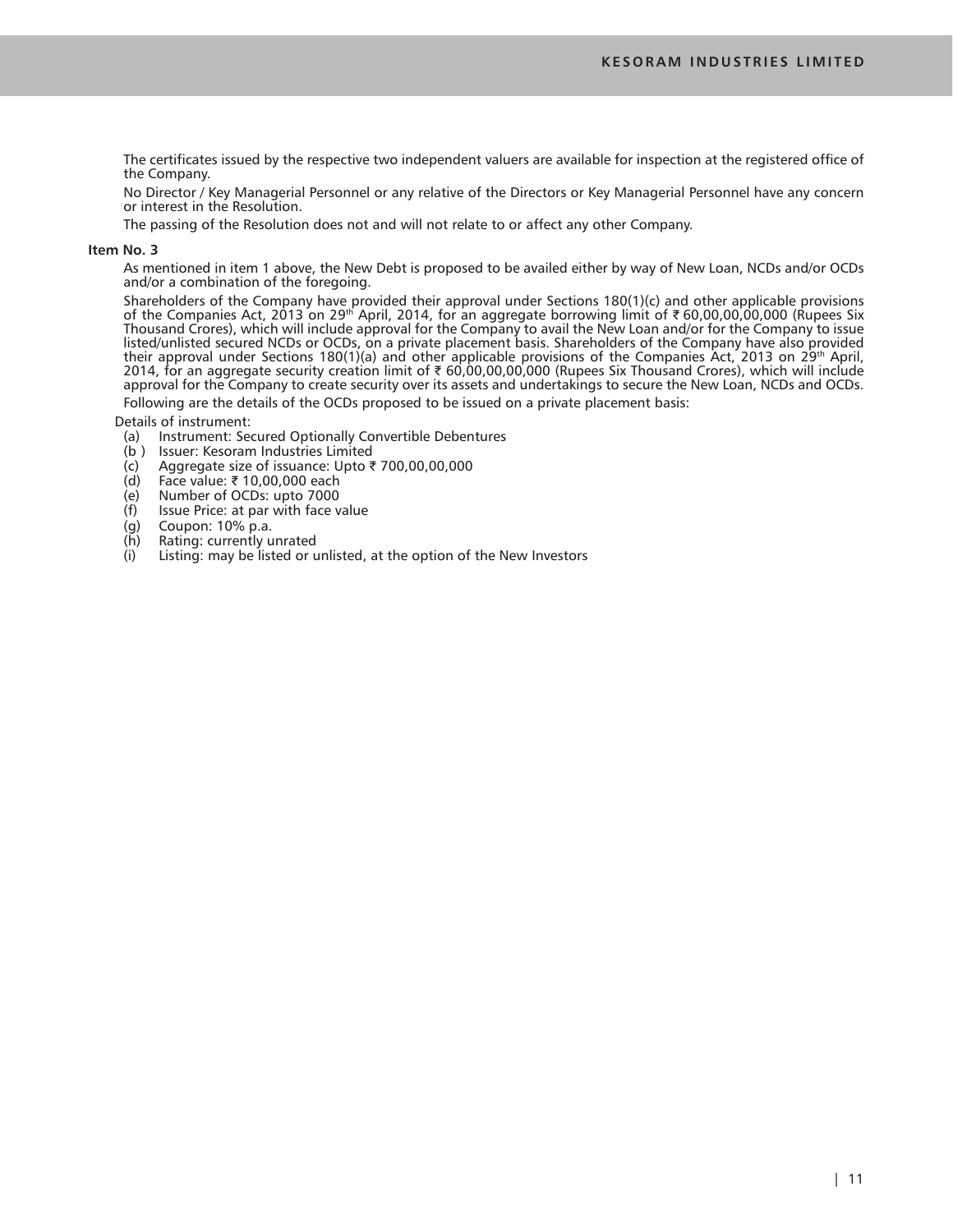| SI. No. | <b>Requirements</b>                                                                                                                                                                                                                                                                        | <b>Details</b>                                                                                                                                                                                                                                                                                                                                                                                                                                                                                                                                                                                                                                                                                                                                                                                                                                                                                                                                                                                                                                                                                                               |  |  |
|---------|--------------------------------------------------------------------------------------------------------------------------------------------------------------------------------------------------------------------------------------------------------------------------------------------|------------------------------------------------------------------------------------------------------------------------------------------------------------------------------------------------------------------------------------------------------------------------------------------------------------------------------------------------------------------------------------------------------------------------------------------------------------------------------------------------------------------------------------------------------------------------------------------------------------------------------------------------------------------------------------------------------------------------------------------------------------------------------------------------------------------------------------------------------------------------------------------------------------------------------------------------------------------------------------------------------------------------------------------------------------------------------------------------------------------------------|--|--|
| 1.      | Particulars of the offer including date of passing of<br><b>Board resolution</b>                                                                                                                                                                                                           | Aggregate size of issuance: ₹ 700,00,00,000<br>(a)<br>(b) Face value of each OCD: ₹ 10,00,000 each<br>(c) Number of OCDs: upto 7000<br>(d) Issue price: at par with face value<br>(e) Number of initial holders: maximum 50<br>Date of Board Resolution: 30th, November, 2020<br>(f)<br>(g) Date of Fund Raising Committee resolution: 30th,<br>November, 2020<br>(h) OCDs to be unlisted or listed, at the option of the New<br>Investors.if listed, shall be listed on the Bombay Stock<br>Exchange and/or National Stock Exchange<br>Tenure of OCDs: 17 months 15 days<br>(i)<br>Conversion right of OCD holders: New Investors shall<br>(i)<br>have the right to convert at their option whole or part<br>of the outstanding (which shall include all amounts<br>due under the OCD including coupon and redemption<br>premium) in relation to the OCDs to fully paid-up equity<br>shares of the Company, upon occurrence of an event of<br>default and /or expiry of 17 months and 15 days from<br>the date of allotment of the OCDs/ date of investment.<br>whichever is earlier.<br>(k) Voting rights: limited to OCDs |  |  |
| 2.      | kinds of securities offered and the price at which<br>security is being offered:                                                                                                                                                                                                           | Kind of security: optionally convertible debentures<br>Price at which security is offered: face value of ₹10,00,000,<br>issued at par                                                                                                                                                                                                                                                                                                                                                                                                                                                                                                                                                                                                                                                                                                                                                                                                                                                                                                                                                                                        |  |  |
| 3.      | basis or justification for the price (including<br>premium, if any) at which the offer or invitation is<br>being made;                                                                                                                                                                     | Not Applicable                                                                                                                                                                                                                                                                                                                                                                                                                                                                                                                                                                                                                                                                                                                                                                                                                                                                                                                                                                                                                                                                                                               |  |  |
| 4.      | name and address of valuer who performed<br>valuation;                                                                                                                                                                                                                                     | Not Applicable                                                                                                                                                                                                                                                                                                                                                                                                                                                                                                                                                                                                                                                                                                                                                                                                                                                                                                                                                                                                                                                                                                               |  |  |
| 5.      | amount which the company intends to raise by<br>way of such securities                                                                                                                                                                                                                     | Upto ₹7,00,00,00,000                                                                                                                                                                                                                                                                                                                                                                                                                                                                                                                                                                                                                                                                                                                                                                                                                                                                                                                                                                                                                                                                                                         |  |  |
| 6.      | material terms of raising such securities, proposed<br>time schedule, purposes or objects of offer,<br>contribution being made by the promoters or<br>directors either as part of the offer or separately<br>in furtherance of objects; principle terms of assets<br>charged as securities | Tenure of OCDs: 17 months 15 days<br>Repayment schedule: Date falling 17 months and 15 days<br>after the deemed date of investment in Instruments or,<br>date of allotment, whichever is earlier.<br>Purpose: OCDs shall be utilized to inter alia :<br>(a) repay of existing debt of the Company and payment of<br>overdue liabilities;<br>(b) meet additional capital expenditure;<br>(c) meet working capital shortfall;<br>(d) meet other critical liabilities and/or crystalized<br>contingent liabilities, as approved by the New Investors<br>(defined hereinafter);<br>(e) meet general corporate requirements;<br>(f) meet interest payment obligations in relation to the<br>New Debt;<br>(g) meet transaction expenses; and<br>(h) for any other purpose approved by the New Investors.                                                                                                                                                                                                                                                                                                                           |  |  |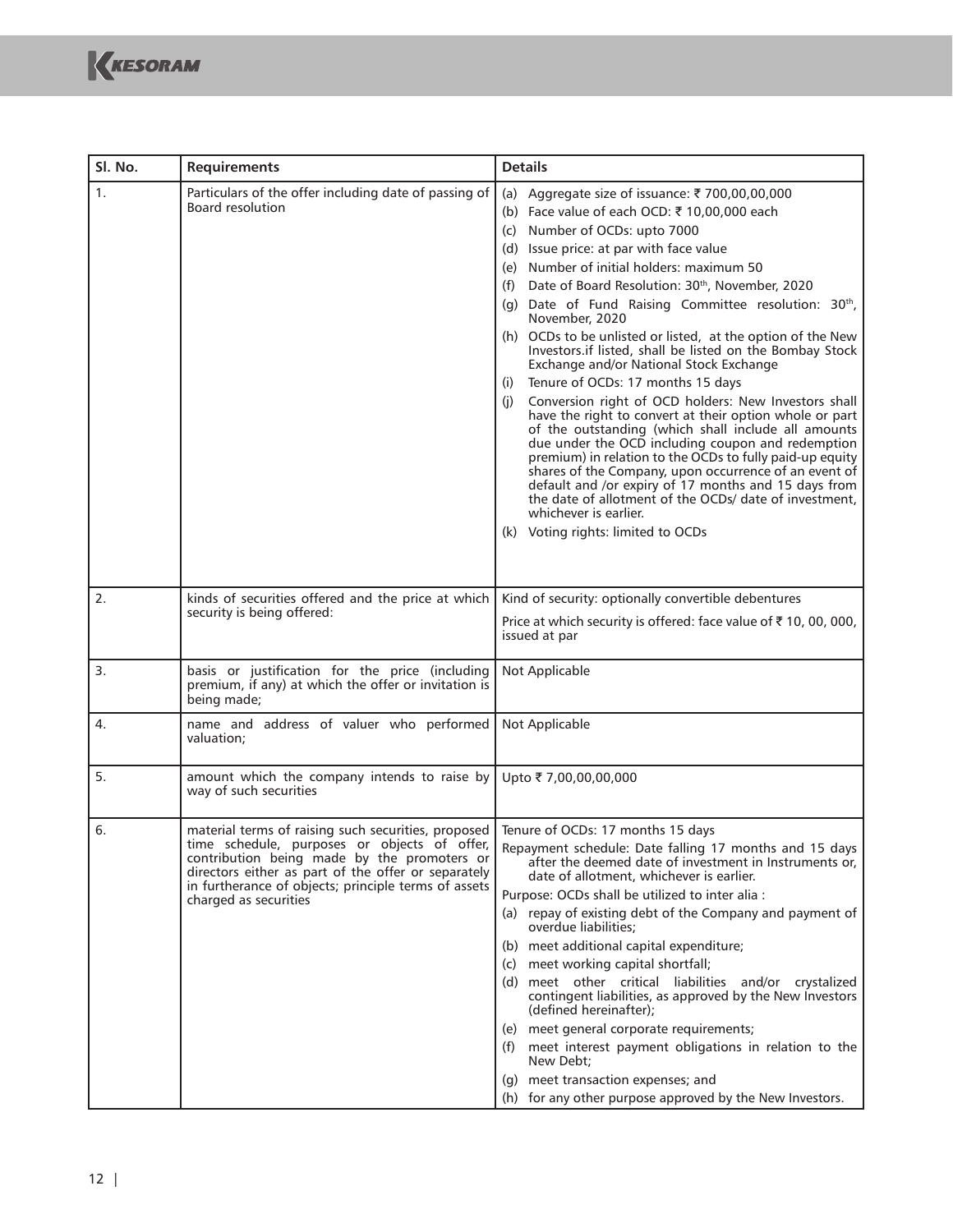| Sl. No. | <b>Requirements</b> | <b>Details</b>                                                                                                                                                                                                                                                      |  |  |
|---------|---------------------|---------------------------------------------------------------------------------------------------------------------------------------------------------------------------------------------------------------------------------------------------------------------|--|--|
|         |                     | Contribution being made by promoters/directors: NIL                                                                                                                                                                                                                 |  |  |
|         |                     | Security: OCDs shall be secured inter alia by: (a)<br>first ranking exclusive charge on the fixed assets of<br>the Company including mining leases, freehold and<br>leasehold real properties and other non-current assets;                                         |  |  |
|         |                     | (b) first ranking exclusive charge on the current assets of<br>the Company, including receivables, cash and any other<br>rights and interest of the Company;                                                                                                        |  |  |
|         |                     | (c) any other security or comfort as may be provided by<br>Manav Investments and Trading Company Limited and<br>other promoter, as agreed; and                                                                                                                      |  |  |
|         |                     | (d) any other charge, assignment, encumbrance, security,<br>comfort and/or undertakings as may be required by the<br>New Investors.                                                                                                                                 |  |  |
|         |                     | Events of default shall include:                                                                                                                                                                                                                                    |  |  |
|         |                     | (a) Any payment default;                                                                                                                                                                                                                                            |  |  |
|         |                     | (b) Any cross default by the Company or its subsidiaries;                                                                                                                                                                                                           |  |  |
|         |                     | (c) Breach of any representation, warranty or covenants<br>under the transaction documents:                                                                                                                                                                         |  |  |
|         |                     | (d) Non-fulfilment of conditions subsequent;                                                                                                                                                                                                                        |  |  |
|         |                     | (e) Breach of financial covenants, and/or other covenants;                                                                                                                                                                                                          |  |  |
|         |                     | Illegality affecting the transaction documents;<br>(f)                                                                                                                                                                                                              |  |  |
|         |                     | (g) Non-compliance with, or breach by any obligors of any<br>applicable laws;                                                                                                                                                                                       |  |  |
|         |                     | (h) inability to acquire land for limestone mining in<br>accordance with the agreed payment /acquisition plan;                                                                                                                                                      |  |  |
|         |                     | Inability to fund promoter contribution as per the<br>(1)<br>transaction documents;                                                                                                                                                                                 |  |  |
|         |                     | Inability to raise minimum equity investment or sell<br>(I)<br>non-core assets as per the transaction documents;                                                                                                                                                    |  |  |
|         |                     | Inability to undertake capital expenditure in accordance<br>(k)<br>with pre-agreed business plan;                                                                                                                                                                   |  |  |
|         |                     | Cashflow monitoring/ Concurrent audit not undertaken<br>(1)<br>in the form and manner acceptable to the New Investors                                                                                                                                               |  |  |
|         |                     | (m) Occurrence of a material adverse effect;                                                                                                                                                                                                                        |  |  |
|         |                     | (n) Termination, cancellation, lapse or non-renewal of any<br>limestone mining lease;                                                                                                                                                                               |  |  |
|         |                     | (o) Termination, cancellation, lapse or non-renewal of<br>any material contracts as identified in the transaction<br>documents;                                                                                                                                     |  |  |
|         |                     | (p) Crystallization of contingent liability in aggregate of<br>more than ₹25 Crore (including but not limited to claim<br>of royalty by DMG, arbitration with JK Tyres, arbitration<br>with Mintech Global or, land conversion charges or<br>other statutory dues); |  |  |
|         |                     | (q) Any step is taken by any governmental authority, with<br>a view to seize, compulsorily acquire, expropriate or<br>nationalise any assets of the Company or any of the<br>obligors;                                                                              |  |  |
|         |                     | Any insolvency, liquidation or similar process is initiated<br>(r)<br>or threatened against the obligors or the Company;                                                                                                                                            |  |  |
|         |                     | Any security document or security created thereunder is<br>(S)<br>held or declared invalid, illegal or unenforceable;                                                                                                                                               |  |  |
|         |                     | Any prepayment or repayment of New Loan/OCD in<br>(t)<br>priority or preference to outstanding under the NCDs;<br>and                                                                                                                                               |  |  |
|         |                     | (u) Other events of default as are agreed in the transaction<br>documents which are customary for transactions of this<br>nature                                                                                                                                    |  |  |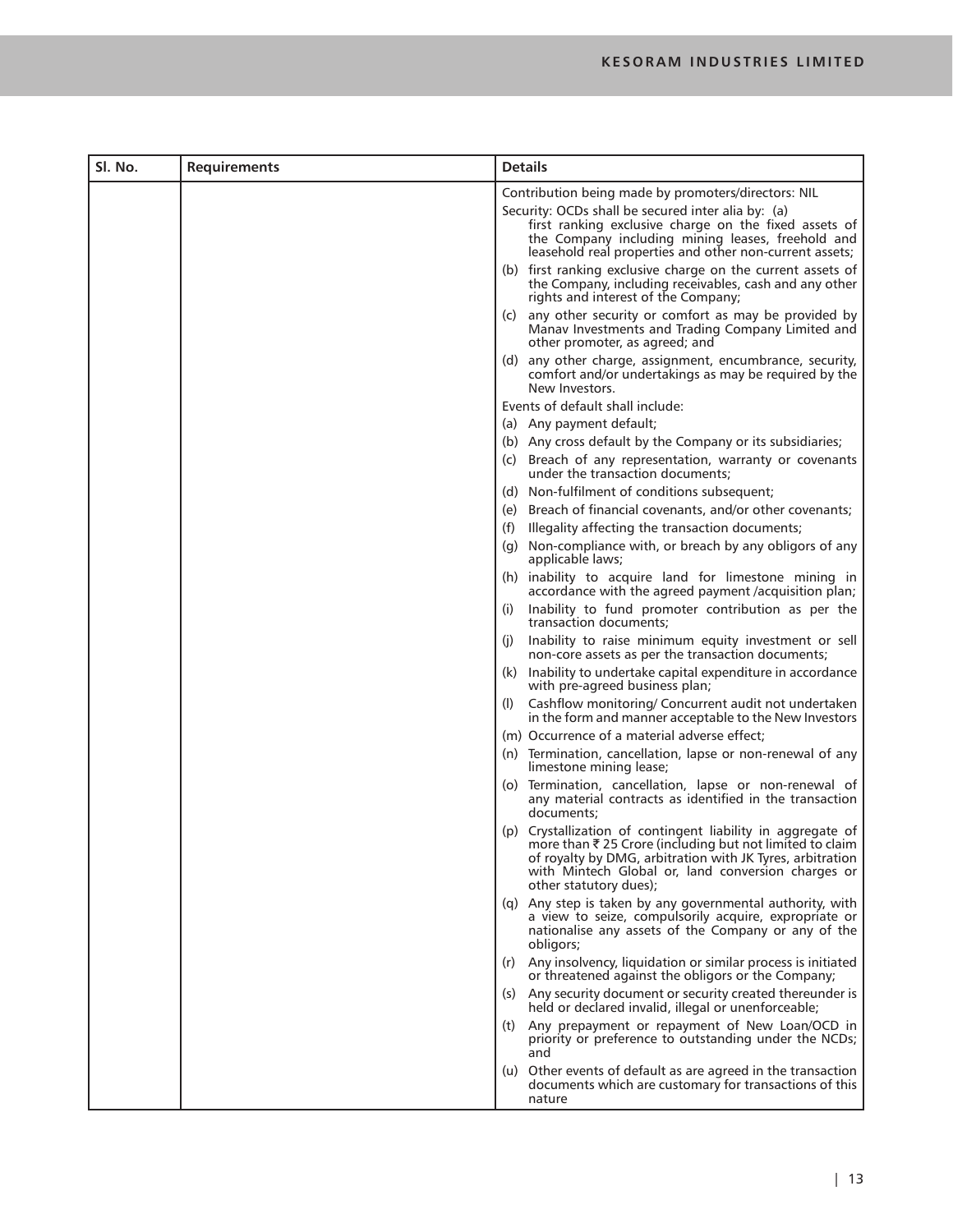| SI. No. | <b>Requirements</b> | <b>Details</b>                                                                                                                                                                                                                                                                                                                                                                                                                                                 |  |  |
|---------|---------------------|----------------------------------------------------------------------------------------------------------------------------------------------------------------------------------------------------------------------------------------------------------------------------------------------------------------------------------------------------------------------------------------------------------------------------------------------------------------|--|--|
|         |                     | Issuance and conversion pricing:                                                                                                                                                                                                                                                                                                                                                                                                                               |  |  |
|         |                     | the OCDs shall be issued in accordance with the<br>(a)<br>Companies Act, 2013, including applicable rules made<br>thereunder; and applicable SEBI regulations, including<br>the SEBI ICDR Regulations;                                                                                                                                                                                                                                                         |  |  |
|         |                     | the OCDs shall be secured;<br>(b)                                                                                                                                                                                                                                                                                                                                                                                                                              |  |  |
|         |                     | New Investors shall have the right to convert at their<br>(C)<br>option whole or part of the outstanding (which shall<br>include all amounts due under the OCD including<br>coupon and redemption premium) in relation to the<br>OCDs to fully paid-up equity shares of the Company,<br>upon occurrence of an event of default and /or expiry<br>of 17 months and 15 days from the date of allotment<br>of the OCDs/ date of investment, whichever is earlier; |  |  |
|         |                     | on exercise of the conversion option, the Company shall,<br>(d)<br>within 10 days, issue and allot the requisite number of<br>fully paid-up equity shares to the New Investors; and                                                                                                                                                                                                                                                                            |  |  |
|         |                     | the conversion price shall be as set out in the SEBI ICDR<br>(e)<br>Regulations and the 'relevant date' for this purpose shall<br>be determined by reference to the date of extraordinary<br>general meeting convened to approve the issuance of<br>OCDs. Basis the aforesaid SEBI formula, reference share<br>price has been arrived at ₹45 per equity share                                                                                                  |  |  |

## **In relation to requirements under Regulation 163 of the Securities and Exchange Board of India (Issue of Capital and Disclosure Requirements) Regulations, 2018**

| objects of the preferential issue                                                                                | to repay of existing debt of the Company and payment of<br>a.<br>overdue liabilities;<br>b. to meet additional capital expenditure;<br>to meet working capital shortfall;<br>to meet other critical liabilities and/or crystalized<br>d.<br>contingent liabilities, as approved by the Investors (defined<br>hereinafter);<br>to meet general corporate requirements;<br>$e_{-}$<br>to meet interest payment obligations in relation to the<br>Debt;<br>g. to meet transaction expenses; and<br>for any other purpose approved by the Investors.<br>h. |
|------------------------------------------------------------------------------------------------------------------|--------------------------------------------------------------------------------------------------------------------------------------------------------------------------------------------------------------------------------------------------------------------------------------------------------------------------------------------------------------------------------------------------------------------------------------------------------------------------------------------------------------------------------------------------------|
| maximum number of specified securities to be<br>issued                                                           | <b>Upto 7000</b>                                                                                                                                                                                                                                                                                                                                                                                                                                                                                                                                       |
| intent of the promoters, directors or key NIL<br>managerial personnel of the issuer to subscribe to<br>the offer |                                                                                                                                                                                                                                                                                                                                                                                                                                                                                                                                                        |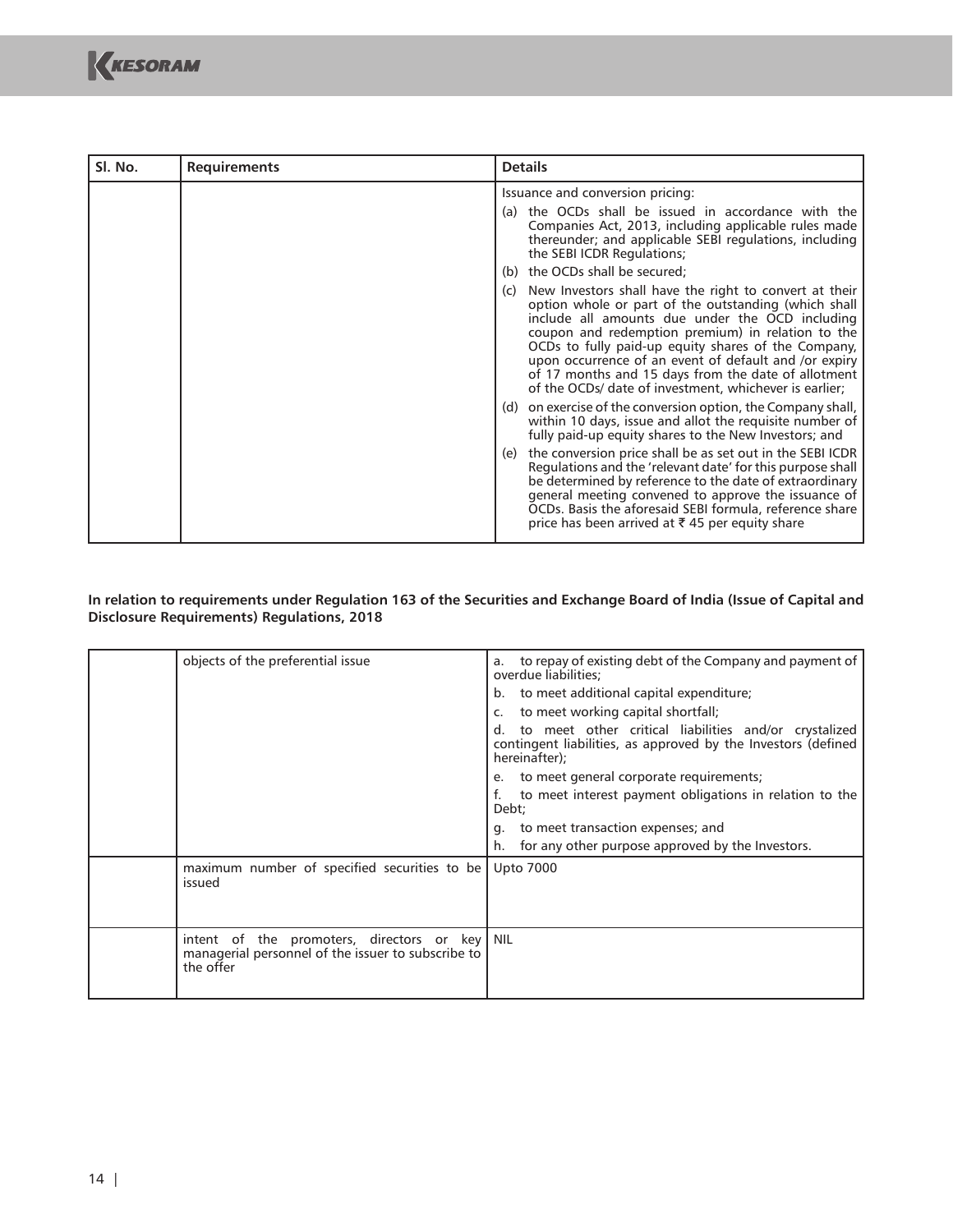| shareholding pattern of the issuer before and<br>after the preferential issue      | The shareholding pattern of the Company prior to<br>issuance of OCDs is as set out below.                                                                                                                                                        |                                             |                               |
|------------------------------------------------------------------------------------|--------------------------------------------------------------------------------------------------------------------------------------------------------------------------------------------------------------------------------------------------|---------------------------------------------|-------------------------------|
|                                                                                    | <b>Particulars</b>                                                                                                                                                                                                                               | No. of Shares<br><b>Held</b> (Pre<br>Issue) | $%$ of<br>shareholding<br>(%) |
|                                                                                    | Promoter and<br>Promoter<br>Group                                                                                                                                                                                                                | 7,57,61,340                                 | 53.13                         |
|                                                                                    | Non Promoter                                                                                                                                                                                                                                     | 6,68,28,739                                 | 46.87                         |
|                                                                                    | <b>TOTAL</b>                                                                                                                                                                                                                                     | 14,25,90,079                                | 100.00                        |
|                                                                                    | Shareholding pattern after issuance of OCDs cannot be<br>determined at this stage since this will depend on the<br>outstanding amounts due in relation to the OCDs as on<br>the date on which the conversion option vests in the<br>OCD holders. |                                             |                               |
| time frame within which the preferential issue<br>shall be completed               | Within 15 days from the date of approval of the issuance<br>by the shareholders                                                                                                                                                                  |                                             |                               |
| Details of the ultimate beneficial owners of<br>the shares proposed to be allotted | Ultimate beneficial owners of the shares of the<br>Company cannot be determined at this stage since this<br>will depend on who the OCD holders are, on the date on<br>which the conversion option vests in the OCD holders                       |                                             |                               |

Neither the Company nor any its Promoters or Directors is a wilful defaulter.

The requirement of re-computation of the price of the OCDs is not applicable in the instant case since the pricing is determined as aforesaid.

Statutory auditors certificate issued shall be placed at the meeting approving the issue of OCDs s in accordance with the terms of applicable SEBI Regulations.

As per Sections 42 and 71 of the Companies Act, 2013, issue of OCDs shall have to be approved by a special resolution passed by the Company in General Meeting.

Accordingly, Item No. 3 of the Notice convening the Extra-Ordinary General Meeting ("EGM") has accordingly been proposed and the Board commends this Special Resolution to Shareholders for acceptance.

No Director / Key Managerial Personnel or any relative of the Directors or Key Managerial Personnel have any concern or interest in the Resolution.

The passing of the Resolutions does not and will not relate to or affect any other Company.

## **Item No. 4**

As mentioned in item 1 above, the New Debt is proposed to be availed either by way of New Loan, NCDs and/or OCDs and/ or a combination of the foregoing.

One of the conditions of the New Loan is that the New Investors shall have inter alia the right to convert outstanding New Loan into equity shares of the Company on occurrence of an event of default, as described in the transaction documents, such that New Investors or their nominees hold not more than fifty one percent (51%) of the post conversion share capital and voting rights of the Company on a fully diluted basis (together with shares allotted pursuant to conversion of the OCDs, if any and pledge of shares of the Company to the extent invoked).

Following are the events of default as set out in the term sheet:

(a) Any payment default;

- (b) Any cross default by the Company or its subsidiaries;
- (c) Breach of any representation, warranty or covenants under the transaction documents;
- (d) Non-fulfilment of conditions subsequent;
- (e) Breach of financial covenants, and/or other covenants;
- (f) Illegality affecting the transaction documents;
- (g) Non-compliance with, or breach by any obligors of any applicable laws;
- (h) inability to acquire land for limestone mining in accordance with the agreed payment /acquisition plan;
- (i) Inability to fund promoter contribution as per the transaction documents;
- (j) Inability to raise minimum equity investment or sell non-core assets as per the transaction documents;